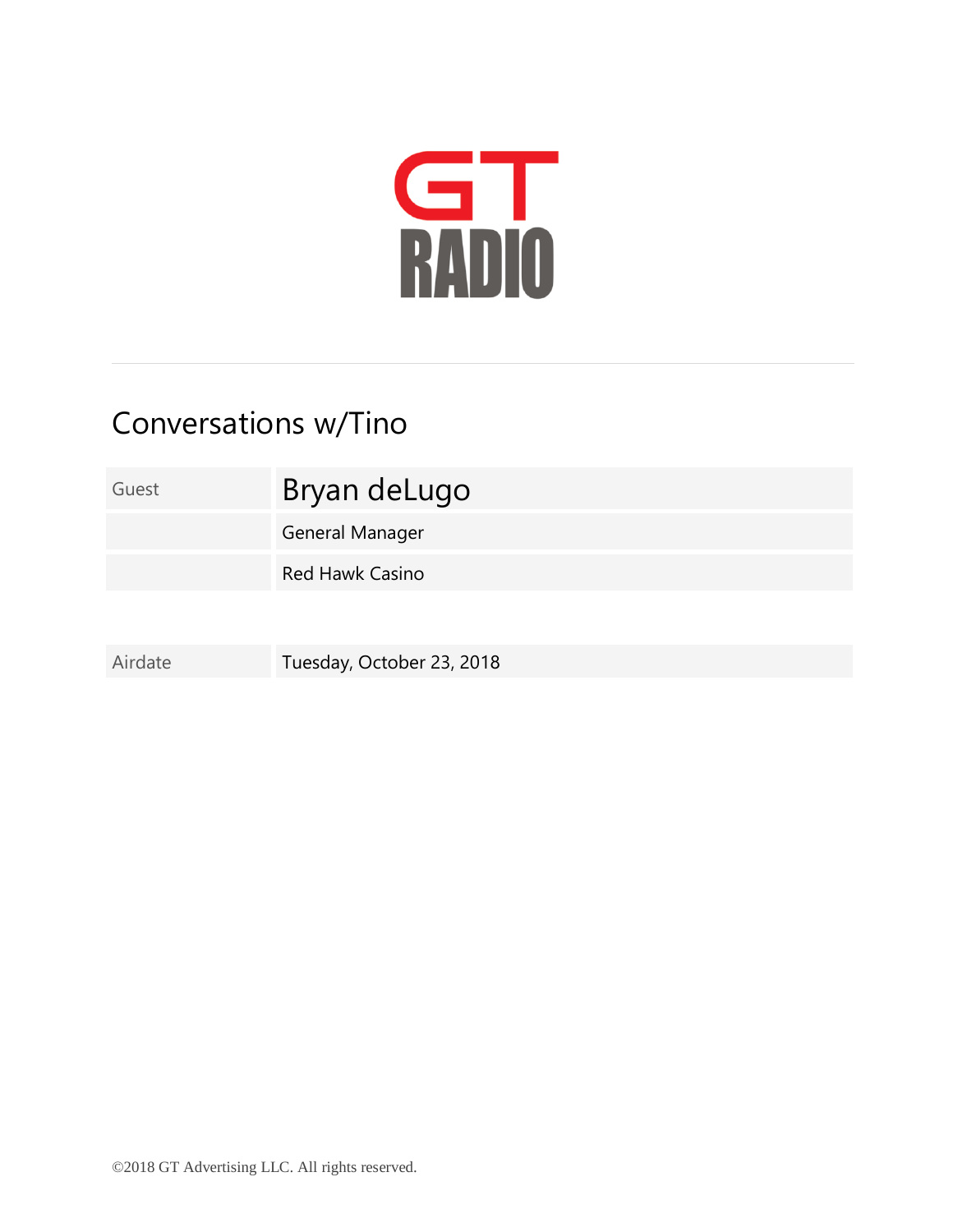- Tino Magnatta: Magnatta: Hello and welcome! Boy do we got a show for you tonight. I've done over 50 shows, and this is probably one of the greatest stories of how someone fell into the casino business. I haven't heard a story where someone decided when they were younger that they were gonna go into the casino business. Usually people fall into it, and the stories are so interesting. This is a good one.
- Tino Magnatta: I'm really glad that we have a great guest tonight, and welcome Bryan deLugo. How are ya?
- Bryan deLugo: Good. Good evening to you, and thanks for having me on the show!
- Tino Magnatta: Yeah, great. Great to have you. So you grew up in Saint Thomas, in the Caribbean which, as far as I'm concerned is probably about one of the closest places you can get to paradise. Tell us what that was like, because that's a very unique place to grow up.
- Bryan deLugo: It truly was paradise. We'd often go to the beach before school, after school. It had the whitest sands, the bluest waters, 85 degrees all year round. I wouldn't trade it for the world, it was a great place to grow up. When I was there, I learned a lot of valuable lessons that I probably couldn't have gotten anywhere else. That kind of formed who I am today, and some of my ... what makes me, me.
- Bryan deLugo: But one of the main- [crosstalk 00:01:57]
- Tino Magnatta: Your dad was very influential in you, right? With what he did.
- Bryan deLugo: Yeah, yeah. Actually, yes. Some of the lessons that he taught me at an early age is, we liked to go to the beach. My parents would hand myself and my siblings, we'd get a trash bag each and they'd have us walk up and down the beach and we had to pick up all the trash before we could go play on the beach, which just drove me crazy at the time because I had never understood why did we have to pick up somebody else's trash? My dad would always say that, since he was raised there and he remembered it being pristine and beautiful, that you always gotta leave the place better than you found it. That's what I've always tried to do. Every business that I've ever worked at, I always try to leave it better than it was when I got there.
- Bryan deLugo: He was in the Air Force for, I think he retired after 25 years, and he was extremely organized and structured. Before we'd take a trip anywhere, I remember we'd get in the car and again, it would drive me crazy then, where he'd have a checklist for everything. He'd check the air in the tires, the oil, the air filter, the battery cables, before we could go anywhere. He was just so structured like that, and now all these years later I guess through osmosis or whatever, it just kinda rubbed off on me.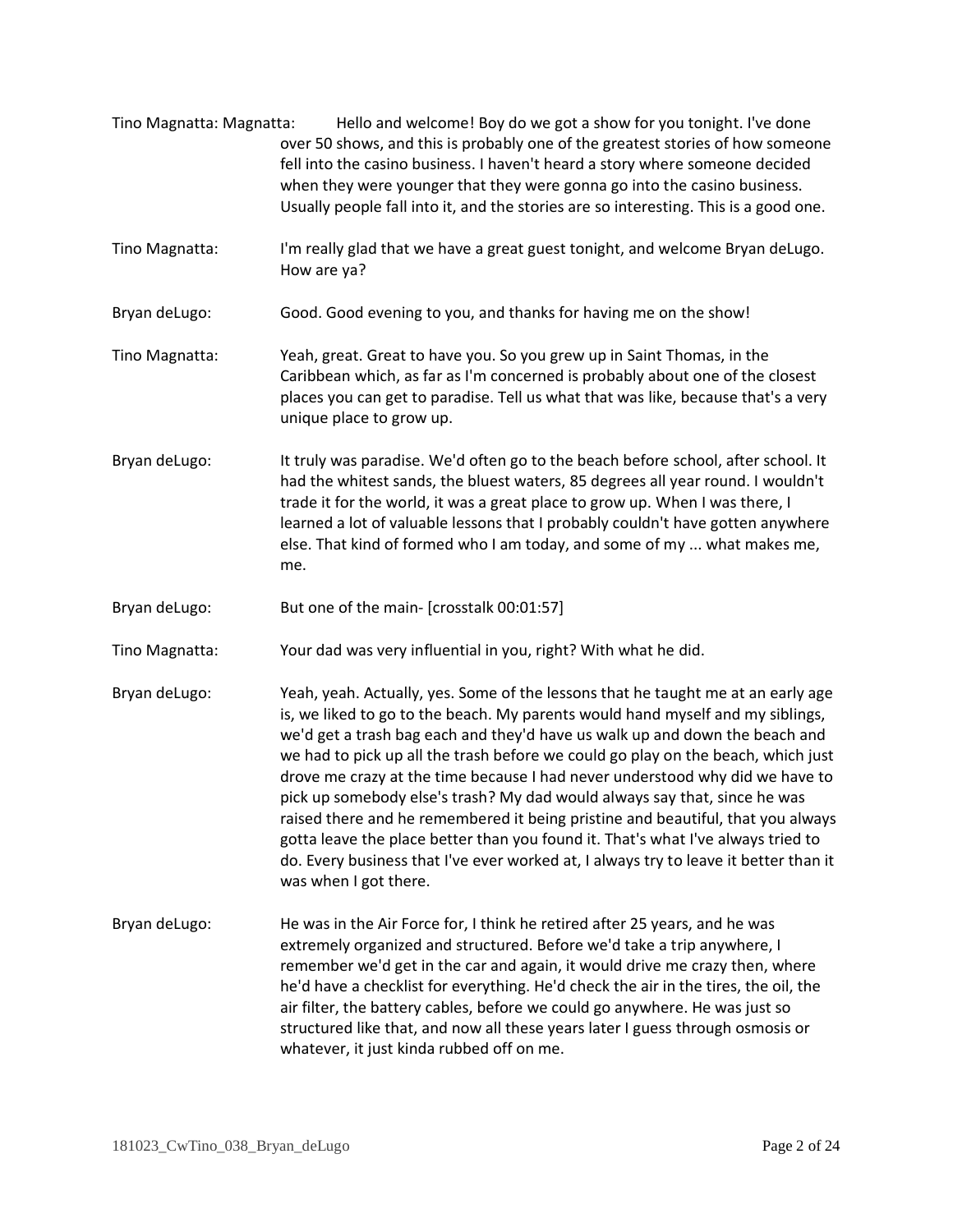Bryan deLugo: Now I'm very detail-oriented, structured, and very linear thinking, and I think a lot of that was from my upbringing, from my dad. Tino Magnatta: And you need a lot of those skills to do some of the stuff you do, right, in your work and in your everyday life? Bryan deLugo: Yeah, absolutely. Because it's gotta ... we have to have a plan, and he also always had a contingency plan, so that kind of rubbed off on me as well, because things never go always according to plan. If you don't know where you're going, then you're never gonna get wherever it is you're trying to get to. I'm just a list-maker, and I've got a ... that's how I keep track of time is how much I can check off of my list and determine, I guess, a self-evaluation. If I did everything I wanted to do today or not, I still have to have a plan, have to have a list. Tino Magnatta: Yeah, of course. It's those attentions to details that makes all the difference when you're doing something that has a lot of moving parts like the casino business. Bryan deLugo: Absolutely. There is ... like you said, there are so many moving parts, so many variables. You've gotta be organized or things are gonna fall through the cracks. It's so important, I think, and not everybody's like that. Some people do fine without that, where maybe they're a little more creative and not as structured, but for me it would just fall apart if I didn't have my list and a direction. Tino Magnatta: Now you left the island and you went to study computer engineering, right? Bryan deLugo: Yeah, in fact I was a computer science major in computer engineering at Arizona State, and then after a couple years I transferred out to UNLV in Las Vegas. Tino Magnatta: How did you find those years, in comparison to your island life, so to speak? How was that transition, how did you find the whole computer science thing at that time? Bryan deLugo: It's 180 degrees out of phase from where I started, left a beach environment, 85 degrees, one season all year round, to the desert where there's no water, and still no seasons I guess. But what was similar and where I was attracted was again the computer science or the programming where it's structured language, and there's rules, and it's just very structured. That was a very good ... again, I guess that would be the next phase of my upbringing that kind of helped mold me to what I am today, and helped me in my career, also again is that structure and solving the unknown, and plugging in different variables, which has helped me a lot throughout my career. Tino Magnatta: So you kind of went into an area where you used your foundation growing up, that you could also apply to the modern era, which is the computer engineering, and you fit right into that, right?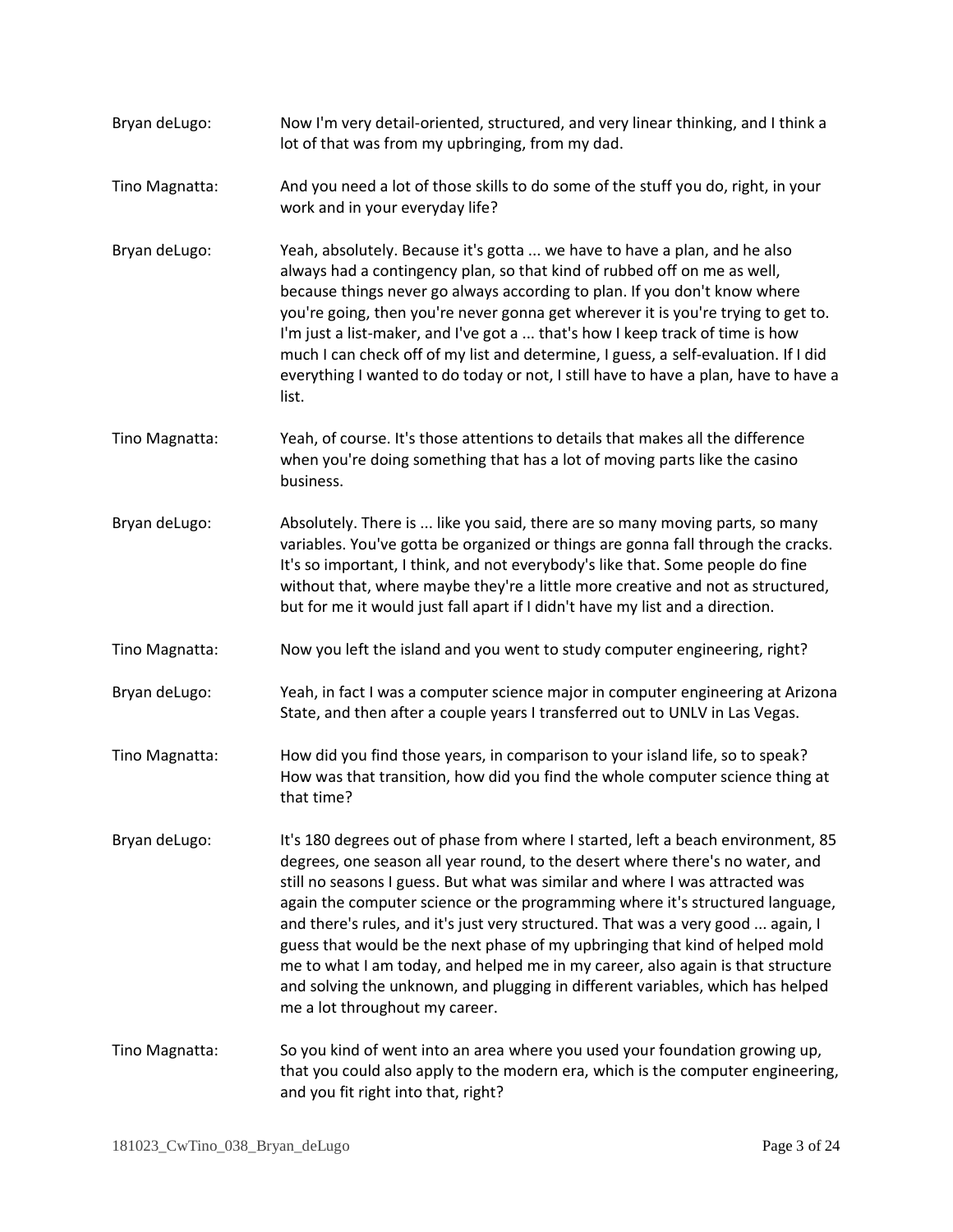| Bryan deLugo:  | Yep, yeah. Absolutely.                                                                                                                                                                                                                                                                                                                                                                                                                                                                                                           |
|----------------|----------------------------------------------------------------------------------------------------------------------------------------------------------------------------------------------------------------------------------------------------------------------------------------------------------------------------------------------------------------------------------------------------------------------------------------------------------------------------------------------------------------------------------|
| Tino Magnatta: | That's great.                                                                                                                                                                                                                                                                                                                                                                                                                                                                                                                    |
| Bryan deLugo:  | It was right at the time where the computers were exploding, so it was just  I<br>got every lucky and perfect timing.                                                                                                                                                                                                                                                                                                                                                                                                            |
| Tino Magnatta: | So tell us the story, because it's a great story. You had a girlfriend who was in<br>the  who's family was in the bail bond business, and while you were at UNLV<br>in Vegas, you ended up in downtown Las Vegas. I'll let you tell the story from<br>there.                                                                                                                                                                                                                                                                     |
| Bryan deLugo:  | Oh, yeah. That's true. My girlfriend then, she's my wife today, we've been<br>married  in fact, today's our anniversary.                                                                                                                                                                                                                                                                                                                                                                                                         |
| Tino Magnatta: | Oh that's great! Congratulations.                                                                                                                                                                                                                                                                                                                                                                                                                                                                                                |
| Bryan deLugo:  | Yeah, thank you. 25 years.                                                                                                                                                                                                                                                                                                                                                                                                                                                                                                       |
| Tino Magnatta: | Oh, congratulations!                                                                                                                                                                                                                                                                                                                                                                                                                                                                                                             |
| Bryan deLugo:  | Thank you.                                                                                                                                                                                                                                                                                                                                                                                                                                                                                                                       |
| Bryan deLugo:  | So what happened was we met at UNLV and I had absolutely no desire to work<br>in the casino business. I'm more of an outdoors, hiking, climbing, swimming<br>person. To me the casinos were always very loud and noisy and smoky. So my<br>girlfriend then, her parents owned a bail bond business downtown Las Vegas,<br>and her job was to go across the street and bail people out of jail and take them<br>back to the office, which was  she worked on swing shifts.                                                        |
| Bryan deLugo:  | It was a dark office, downtown Las Vegas, so it was directly across from the<br>county jail, and about catty-corner to the Golden Nugget. So we would go over<br>in the evening to the Golden Nugget and have dinner. We never gambled and<br>didn't know anything about the casino business or video poker or whatever.                                                                                                                                                                                                         |
| Bryan deLugo:  | One night we decided we would go over there and play a roll of quarters, a \$10<br>roll. I remember I put \$8 in, didn't win anything. I was so mad at myself for<br>potentially losing \$10 that I hit max bet, and I had three hearts and two spades. I<br>threw in the spades, two more hearts came up, and I thought that if you held all<br>the same color you'd win something. I ended up getting a royal flush for \$15<br>thousand. So not a great strategy, but it turned out to be a great [inaudible<br>$00:09:11$ ]. |
| Tino Magnatta: | So there you were, you'd never played video poker before, you didn't have any<br>desire to play. You hit a \$15 thousand jackpot. Then what happened?                                                                                                                                                                                                                                                                                                                                                                            |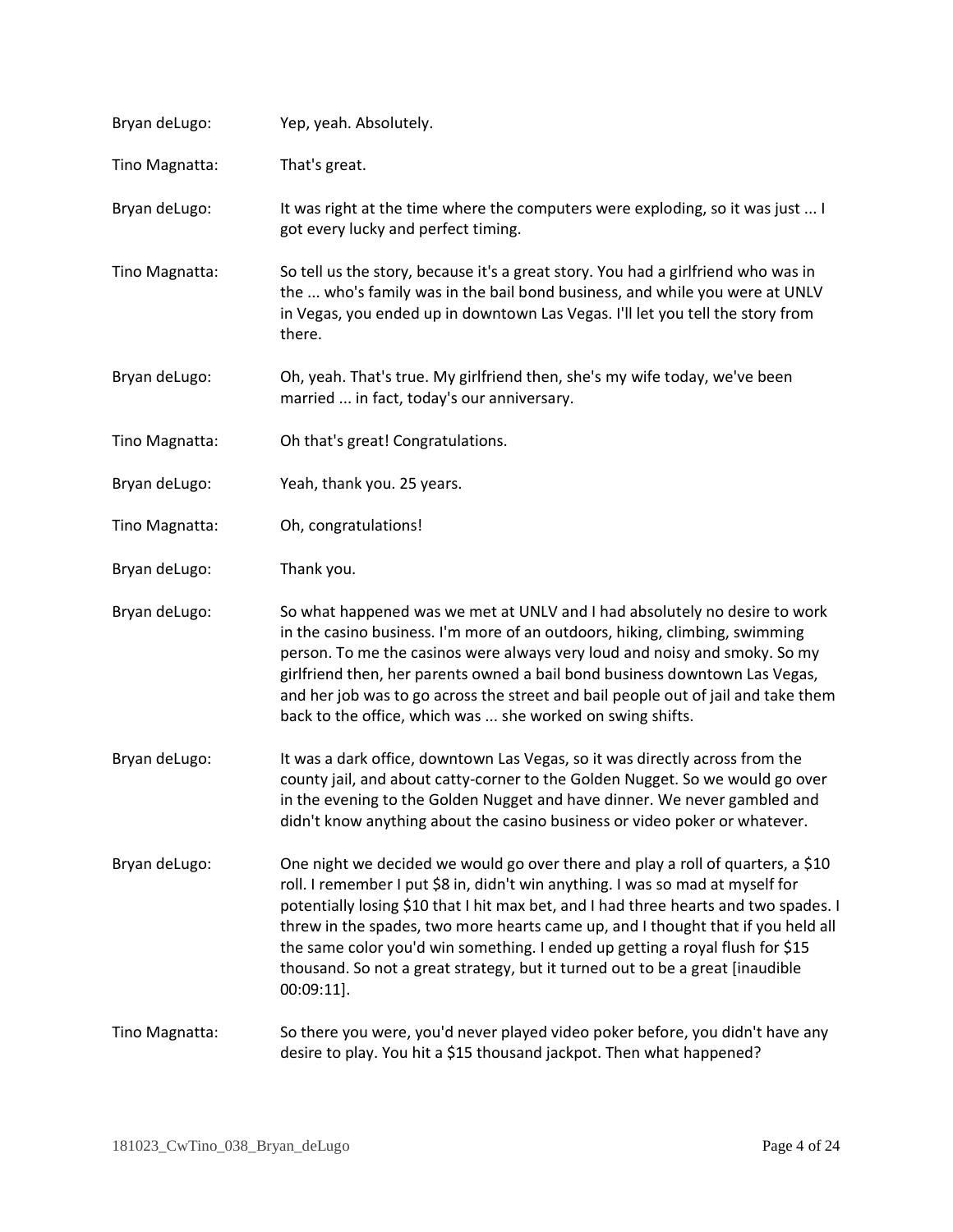| Bryan deLugo:  | At 2:00 in the morning, downtown Las Vegas, the slot attendant or slot tech<br>came over to verify the machine to make sure I wasn't cheating. Right then a<br>slot attendant came over to pay me, and they asked me to come to the back of<br>the cage so that they could pay me the \$15 thousand. I had seen every casino<br>and Godfather movie, and there was no way I was going back to that cage,<br>because I knew they'd pull out a hammer and beat my hand. True story.                                                                                                                                                             |
|----------------|-----------------------------------------------------------------------------------------------------------------------------------------------------------------------------------------------------------------------------------------------------------------------------------------------------------------------------------------------------------------------------------------------------------------------------------------------------------------------------------------------------------------------------------------------------------------------------------------------------------------------------------------------|
| Bryan deLugo:  | [crosstalk 00:09:53]                                                                                                                                                                                                                                                                                                                                                                                                                                                                                                                                                                                                                          |
| Tino Magnatta: | That's great, I love it. That was hilarious.                                                                                                                                                                                                                                                                                                                                                                                                                                                                                                                                                                                                  |
| Tino Magnatta: | So there was something that the slot tech told you though when he came to do<br>his stuff, that really ticked you off and kind of steered you in the casino<br>direction. What did he say to you?                                                                                                                                                                                                                                                                                                                                                                                                                                             |
| Bryan deLugo:  | Yeah, actually. Yep. A life-changing moment, definitely a career-changing<br>moment. The slot tech came over and asked me, just making small-talk, said,<br>"Hey, what do you do?" And I said, "I just recently graduated from UNLV." And I<br>remember he made a comment, he said, "Oh, you're a college boy, you can't do<br>real man's work like I do and get my hands dirty."                                                                                                                                                                                                                                                             |
| Bryan deLugo:  | Oh, I'll never forget that that pissed me off so much that there's somebody who<br>just told me that there's something that I can't do, a total stranger. He doesn't<br>even know anything about me. So I thought about it all night, and the next<br>morning I went and enrolled in the slot tech school to show this stranger that I<br>don't even know, that I can do what he said I couldn't do, and ended up getting<br>hired a few weeks later with a facing casino at Palace Station.                                                                                                                                                  |
| Tino Magnatta: | Wow. And that was back in the day when the Station just had the one casino,<br>right?                                                                                                                                                                                                                                                                                                                                                                                                                                                                                                                                                         |
| Bryan deLugo:  | Yeah, yep. 20-25 plus years ago, that was  all they had was Palace Station.<br>That was it.                                                                                                                                                                                                                                                                                                                                                                                                                                                                                                                                                   |
| Tino Magnatta: | So tell us what  that kind of built your foundation, because you spent 11 years<br>there. Tell us what you did there, how many casinos you opened, and<br>everything that you absorbed during those 11 years.                                                                                                                                                                                                                                                                                                                                                                                                                                 |
| Bryan deLugo:  | It was really an awesome experience, because I now have  in a field I that I<br>really don't know much of anything about, other than the little bit of training I<br>had for the, to work on the slot machines. But I really enjoyed it, programming<br>the machines. So I had upward mobility, I advanced up the work chart pretty<br>quickly. Like I said when I started we only had one property, 11 years later I<br>think there was 18. I was part of the opening team for many of those properties,<br>and one thing I learned  again, as I go on through my career, we are all just<br>basically but a collection of life-experiences. |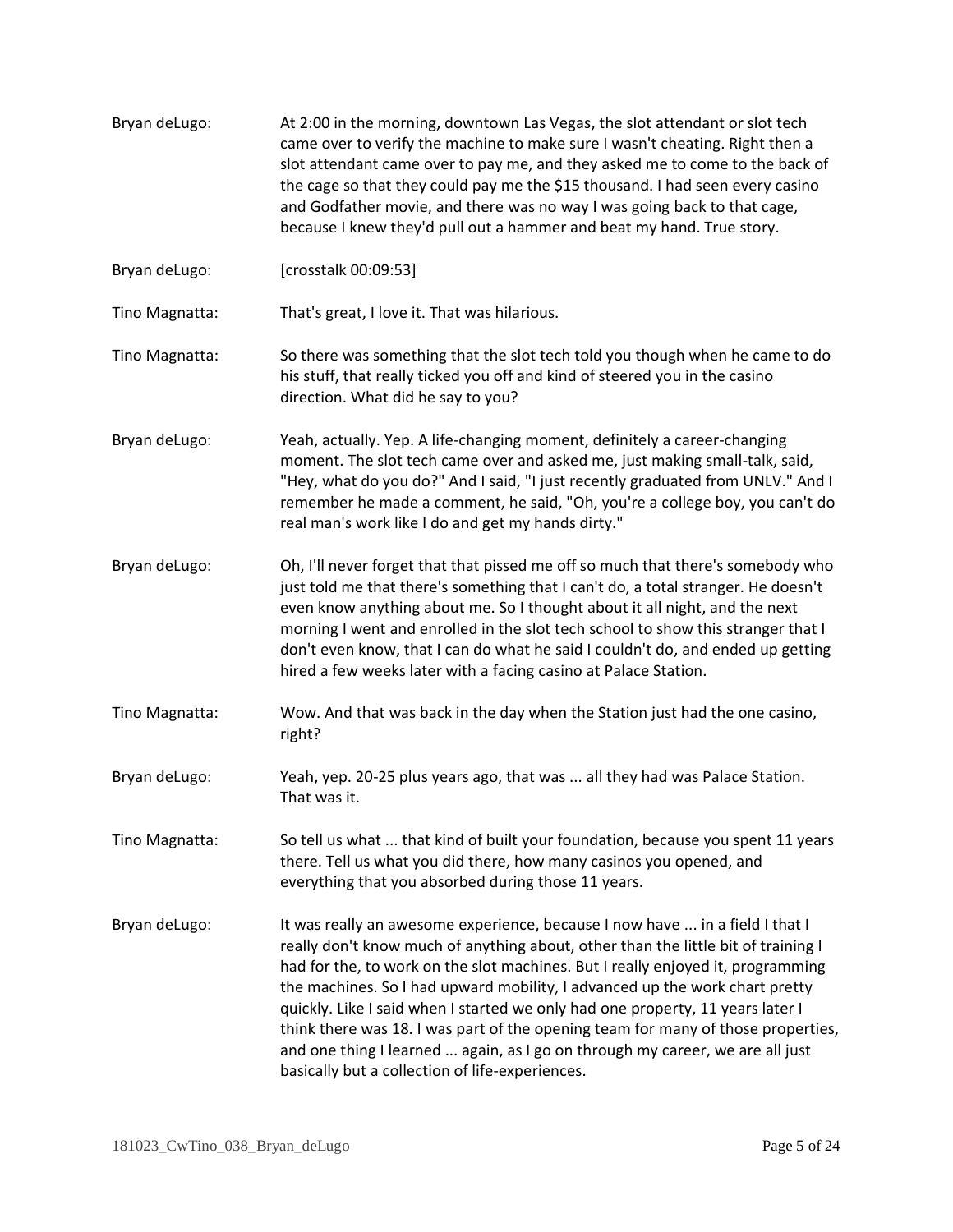| Bryan deLugo:  | What I learned there real quick was how to work with a multitude of<br>nationalities, skillsets, management styles, and we always ran very lean. We had<br>very tight deadlines, and you had to work as a team to meet those deadlines,<br>because if you didn't, you weren't going to  you were gonna fail. It was really a<br>great experience of  and also, not to mention being  working very closely<br>with a lot of departments like table games, or marketing, and the cage, and that<br>type of stuff. So it gave me exposure to a lot of really good people and the<br>departments and how they interact with each other, that I didn't know<br>otherwise.                                                                                            |
|----------------|-----------------------------------------------------------------------------------------------------------------------------------------------------------------------------------------------------------------------------------------------------------------------------------------------------------------------------------------------------------------------------------------------------------------------------------------------------------------------------------------------------------------------------------------------------------------------------------------------------------------------------------------------------------------------------------------------------------------------------------------------------------------|
| Bryan deLugo:  | And then having a computer science background, that sure helped with all of<br>the reports and everything that needed to be done, because I already knew how<br>to code. It was in the infancy for a lot of people, so that was  it really, again,<br>that was the next level of learning and molding into what I am today.                                                                                                                                                                                                                                                                                                                                                                                                                                     |
| Tino Magnatta: | Now, you not only were there, but you also were involved in opening the 18<br>casinos which they ended up owning, right?                                                                                                                                                                                                                                                                                                                                                                                                                                                                                                                                                                                                                                        |
| Bryan deLugo:  | Yeah, yep, many of those. In fact, I went out to Casino Saint Charlie's in Saint<br>Charles, Missouri. There was also acquisitions of a lot of property, so we'd go in<br>there and kind of convert it over to the new culture, the new way of doing<br>things with all the PNPs and SOPs and that type of stuff. So over the years, I was<br>able to really get to work with a lot of really amazing people, amazing teams,<br>and really get exposed to a lot of the casino business that I probably  a<br>property that's growing at the rate that Stations did, it was just, you get exposed<br>to so many parts of that business that were just amazing.                                                                                                   |
| Tino Magnatta: | So you won a jackpot, decided to get into the casino business, landed a job at a<br>company that was growing really rapidly when they only had one casino, helped<br>them open over 15 casinos. What do you  when you left, what was the two or<br>three takeaways from that experience, the major ones?                                                                                                                                                                                                                                                                                                                                                                                                                                                        |
| Bryan deLugo:  | Yeah, so I  I gotta go with  it was the upward mobility. So i started as a slot<br>tech, projects coordinator, director. So really, the takeaways were, I really<br>started to learn how to motivate the team which involved working closely with<br>the team, treating people like you wanna be treated, and just working with so<br>many different, again, skillsets, educational backgrounds, and how to<br>communicate with people to get things done. Which often meant understanding<br>their style and what motivates them. Most importantly was the teamwork, how<br>much more can get done if you work as a team, and if you try to a solo superstar<br>and get out there and try to do it yourself. You're not gonna be very successful<br>very long. |
| Tino Magnatta: | It all boils down to people at the end of the day, right? How you treat them and<br>how you move on in life.                                                                                                                                                                                                                                                                                                                                                                                                                                                                                                                                                                                                                                                    |
| Bryan deLugo:  | Absolutely.                                                                                                                                                                                                                                                                                                                                                                                                                                                                                                                                                                                                                                                                                                                                                     |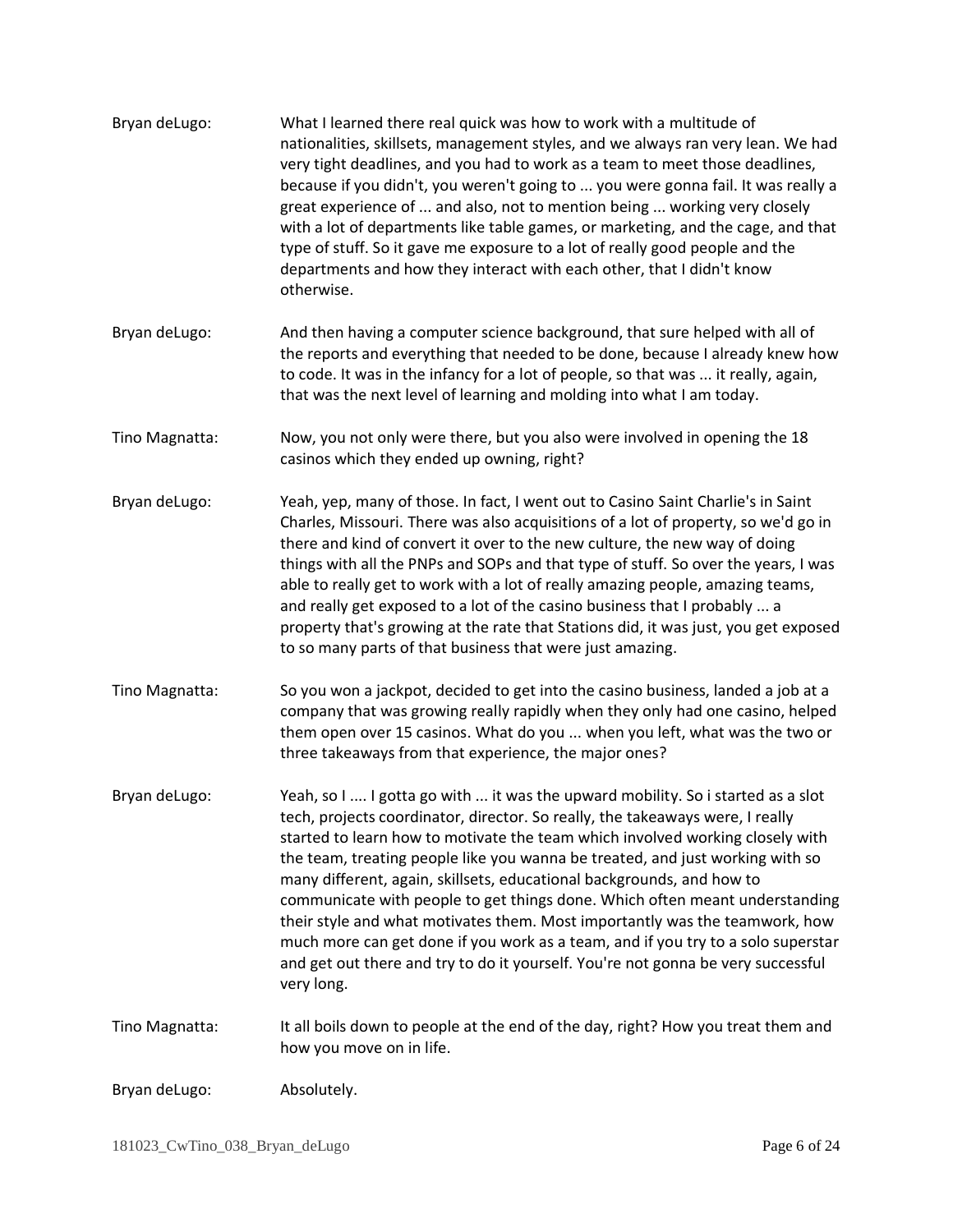- Tino Magnatta: Yeah. Tell us a little bit how Thunder Valley came about, because that to you was a turning point. How did that all materialize?
- Bryan deLugo: That was a great experience as well. At the time, Stations had the management contract of that property, so I was one of I think four people that came out to open that property. There was a lot of challenges there that we hadn't experienced anywhere else. The first being just the sheer volume of customers and revenues that I had never seen anywhere else, where we literally, when we opened, we had people standing eight, ten deep for the opportunity to play a slot machine. There was just all this pent-up demand, and not a lot of capacity in the market. The other thing that was different that really helped me mature in the business was the fact that there was little or no skilled ... there was a shortage of skilled labor or trade, where in Vegas we always had, you know, you open a new casino, you got eight teams to pull from, and you could call and say "Hey, I need 100 slot techs to come help."
- Bryan deLugo: In California, there was no slot techs, there was no schools. So we had to create our own slot tech school, we had to create our own dealer schools. So again, it makes you ... when you have to teach, it makes you learn. So we had to go and go back to the fundamentals and to teach a group of people a skill that they didn't have, because there was nowhere to pull from. Where in Vegas you have second, third generations of people who've worked in the casino business, they're very easy to find, skilled talent. But it wasn't like that in California.
- Bryan deLugo: And then the other thing that really helped me kind of develop was, once I mastered my craft, it gave me the opportunity, on the slot side, Thunder Valley gave me the opportunity to spend a lot of time with the marketing, advertising, promotions, player development, S&B teams, to better ... ask a lot of questions, watch what they do, and then to try to understand better how all those pieces fit together to form the whole. So that was, again, another evolution I guess in my career was when I was able to be exposed to more departments more intimately.
- Tino Magnatta: You were getting the experience refined even more, another step, by being able to interact with all those departments, right?
- Bryan deLugo: Yeah, absolutely.
- Tino Magnatta: What happened after that?
- Bryan deLugo: After Thunder Valley, another awesome opportunity became available at Red Hawk Casino, where I was able to join the team there as the VP of slots operations. After a short time, I had table games, slots, table games, poker, and bingo. So again, I got exposed to some more of the business and had to learn quickly by again, asking a lot of questions and learning a lot from a lot of really good people on the gaming side. I did that for, oh gosh, I guess about a year and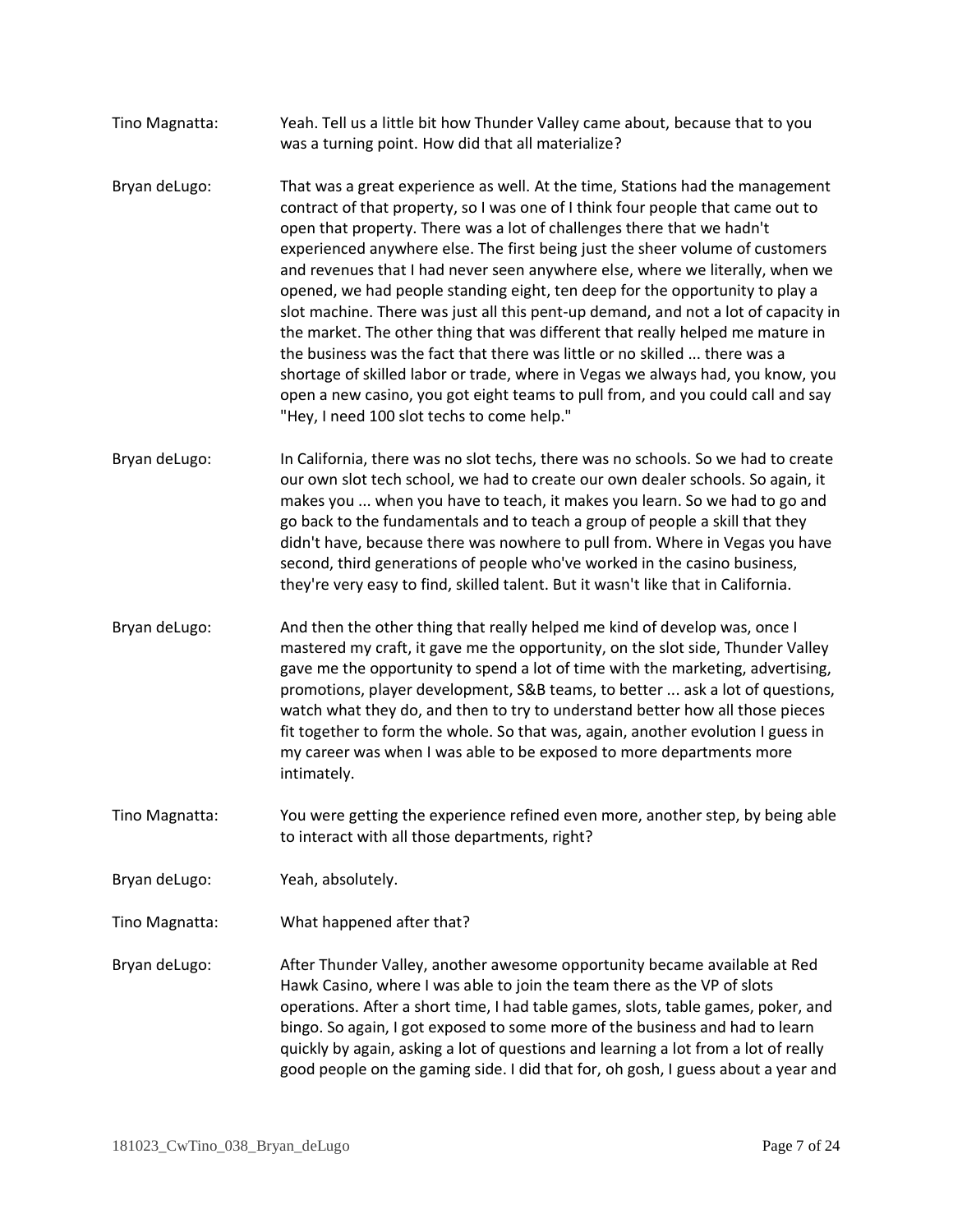a half, almost two years. Then the GM position came available, and I was very very fortunate to get that about seven years ago.

- Tino Magnatta: That transition that you made from managing certain games to the GM, what did you find was the major difference and how did you adapt to that?
- Bryan deLugo: It really ... in a lot of ways it's the same, but really it's just scaled up. So before I would have two to three direct reports, and now we went to eight. The hardest part I'd say, initially, was really forcing myself not to get buried in the details, because you have to be in the details at the department level, but then as a GM that would not work. I had to, again, the fundamentals are still the same. You need good communication with your team, but I guess where the transition from the department head to running the casino is really, setting clear direction, establishing goals, meet with the team frequently, and really I think the most important lesson that I learned was to get out of the way. Just let the experts do their job.

Bryan deLugo: [crosstalk 00:21:22]

Tino Magnatta: Just built a great team, and get them to do what you needed them to do, right?

- Bryan deLugo: Yeah, and during that transition, within I guess it was probably in the first year, I think it was, maybe two years that I was doing the GM position, I went and enrolled at SAK State to get my MBA. They emphasize in Mac programming, a lot of emphasis on replacing the command and control structure of the organization with more of a decentralized one.
- Bryan deLugo: We're still ... it's still a work in progress, it's still developing. But that has really paid huge dividends on both my personal productivity, but really on the finances of the operation and really, also my work-life balance. Because that's allowing the department heads to manage their department and just meet with them and talk about what are the goals and did we meet 'em, did we not, and really kind of do the strategic plan and direction but then allow them to do their job and really do the taxable part and implement the plan. So that I guess, that's the big different between just the departmental ... running a department and running a property.
- Tino Magnatta: How does one transition from some of the things that you were doing in the beginning, running a department or running two departments, to actually becoming a GM? How do people make that transition?
- Bryan deLugo: I think, really ... I think that the hardest thing is ... because you're a subject matter expert in your area, that department, and now you're not necessarily gonna be an expert in all of the departments. That's a hard thing to wrap your brain around when you're now, you're in charge or you're responsible. So the easiest way, I guess, to transition is to understand that, that you don't have to be an expert in everything. You've got people who are, you just have to ask a lot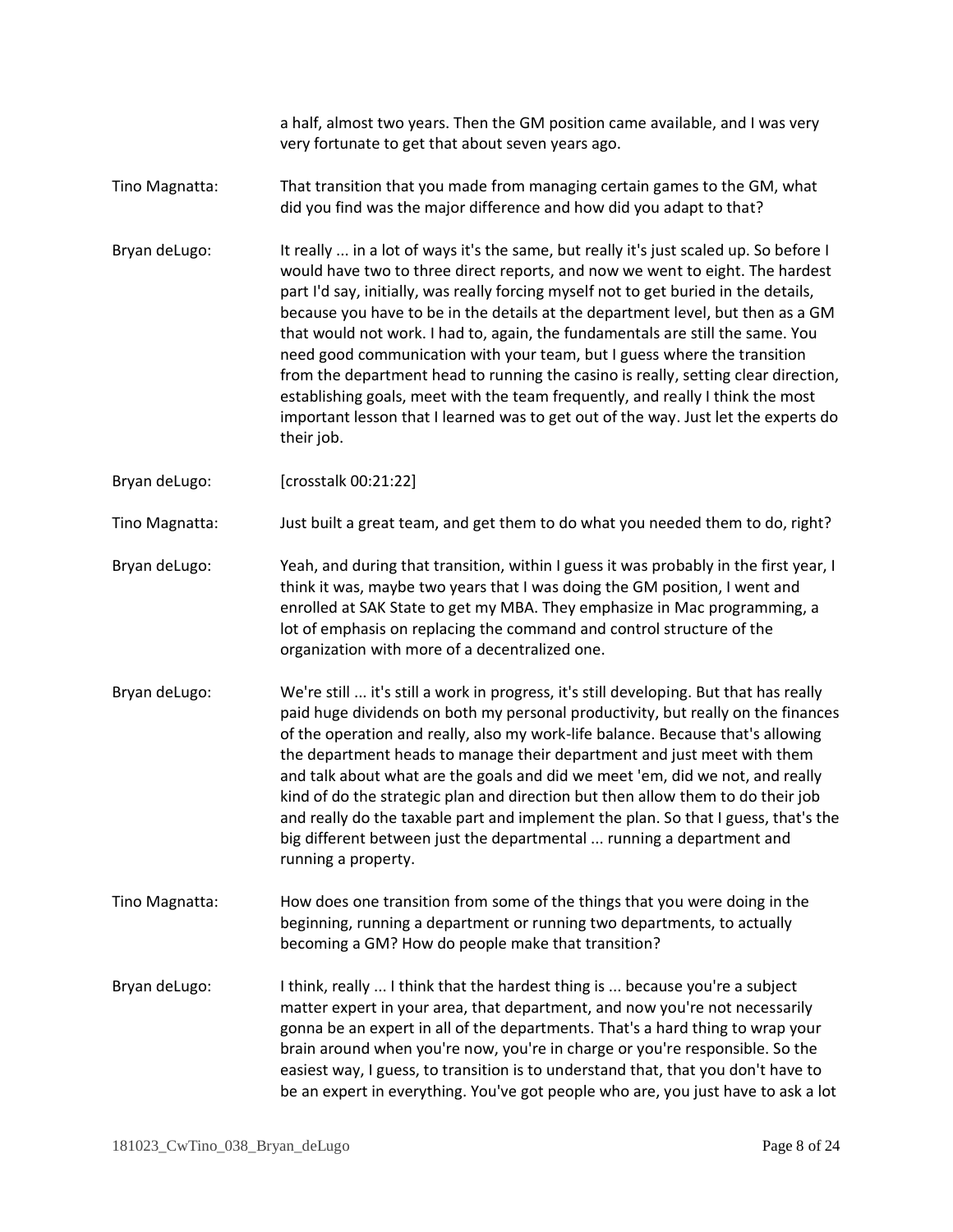of questions, and the question usually is, whatever we're doing, how does that fit into the plan and the goal? Whatever that goal is, if it's improve customer service or improve revenue or improve margins or reduce expenses, is this answering that question? Is this going to do that?

- Bryan deLugo: Really I think the best way is to just understand that you're not gonna be an expert in every area, and you don't have to be. But you have to stay involved and you do have to ask a lot of questions. That was, for me, the hardest thing, because I, again, am so driven and just focused, that I want to be the best at everything. That's not a realistic goal, but it's just asking a lot of questions and learning something every day.
- Tino Magnatta: Yeah, you never stop learning, do you?
- Bryan deLugo: No. [crosstalk 00:24:49]
- Tino Magnatta: And you're a pretty big reader too, right?
- Bryan deLugo: Yeah, right now I read, on average, about two to three books a month. I have for years, and that's one thing that's really, I think, helped the team as well is that, a lot of times when I find a book that I really enjoy, I buy it for all of the VPs and give it to them, and then we meet weekly and they kind of ... as a group, and they tell me hey, this is what we're gonna, this is how we're gonna apply these principals to the department, and how we're gonna ... whatever, again, the goal is and how we're gonna make it better.
- Bryan deLugo: So they're also learning every day, and reading a lot of really good business books as well. That's been a byproduct of the MBA program, that I got so used to reading so many books that I really enjoy it, and there's a lot of nuggets in 'em that we can apply to the business, and now I pass that on to my direct reports, who then in turn pass it on to theirs.
- Tino Magnatta: That's pretty unique. I've never heard anybody say that on all the shows that we've done. That's really cool. Bryan, you know what's going on in California and what's going on all over the country. Competition on business is rising, expansions, new casinos, new pools, new clubs, new restaurants. What's going on? In three to five years, what's gonna happen here? Are we gonna be saturated? Tell me a little bit about your thoughts on that.
- Bryan deLugo: That's a great, great question. What we've seen over the last, gosh, I've been in California now for 15 years, and it's just been this huge explosion in new competition coming online, expansions with the current properties that are out there, continually upping their game, going from what would be the traditional bingo type of structure to these mega-resorts that rival a lot of what Vegas has to offer. I don't think we're going backwards. I think going forward, the next three to five years, I think we're gonna continue. Hell, we've seen it right now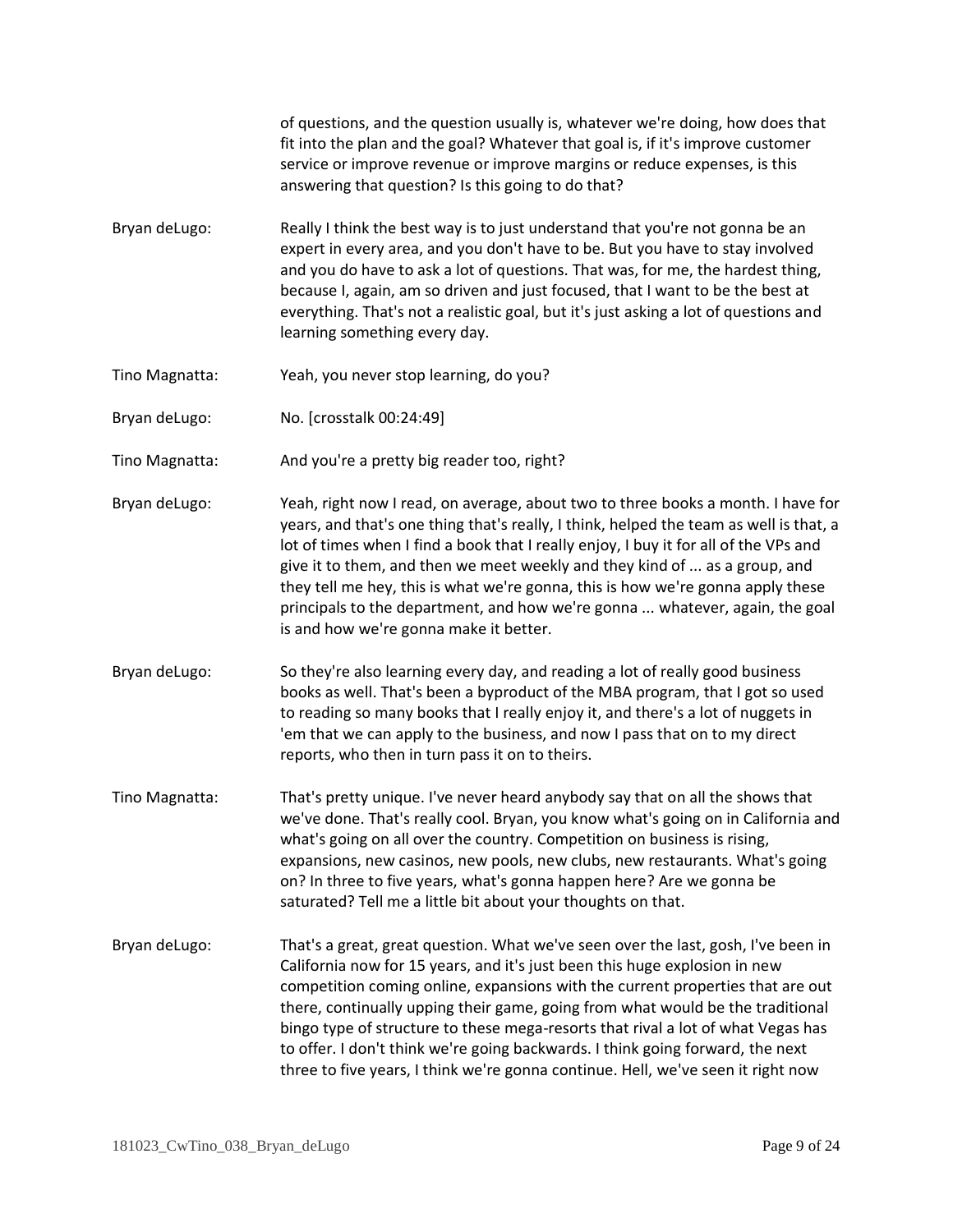just in our area, I think I've got four new casinos coming online here in the next one to three years. Tino Magnatta: Wow. Bryan deLugo: We've got club rooms that are popping up constantly. I think the ... we're gonna continue to see the expansion provided that the interest rates don't go up too much, and for us, the gas prices. As long as those kind of level off, that helps us as well. I think, at some point it will get saturated. Bryan deLugo: The one nice thing that we had, unlike I guess in Las Vegas where your competitor is across the street, ours are 30 miles away, 60 miles away. But it's still very very competitive, and we still have budgets, we still have to make or increase numbers evey year. So it's still a challenge, and still hard. Tino Magnatta: You think that we'll get to a point where it's really gonna affect the business? Because we still have that silver lining, like you said, that you can open a casino across the street. Is that gonna chance in the future, is it gonna become like Walmart coming in and gobbling up all the mom-and-pop shops, and we're gonna see more consolidation? What's gonna happen? Bryan deLugo: The other ... I guess kind of the nice thing about, in the tribal space, is that we don't have any of the M&A acquisitions like you would find in a commercial, because they're all set in tribes. Tino Magnatta: Yeah. Bryan deLugo: So that part, we're good there. But there's more tribes opening more casinos. So I think some of the uncertainty and the unknowns in the three to five years out is, what's gaming gonna look like then? Is that ... is it another casino opening down the road? Is that my competition, or is it online? Is it people logging in? Tino Magnatta: Right. Good point. You don't know where it's coming from. Bryan deLugo: So that's what, I guess, keeps us up, awake at night, is trying to ... all of us, is trying to figure out where is that, where are we going and what's that look like? Our demographic is 66-67 plus, and now you've got the millennials or whatever who are not necessarily excited about playing an old-fashioned stepper reel or video poker. So what does that mean to the bricks and mortar? So there's a lot of unknowns. Tino Magnatta: Yeah, keeps you on your toes. And like you said, sometimes you get some sleepless nights thinking about the future. Tino Magnatta: Hey, this has been great. Let's take some calls. Let's do that right now, hang on a sec.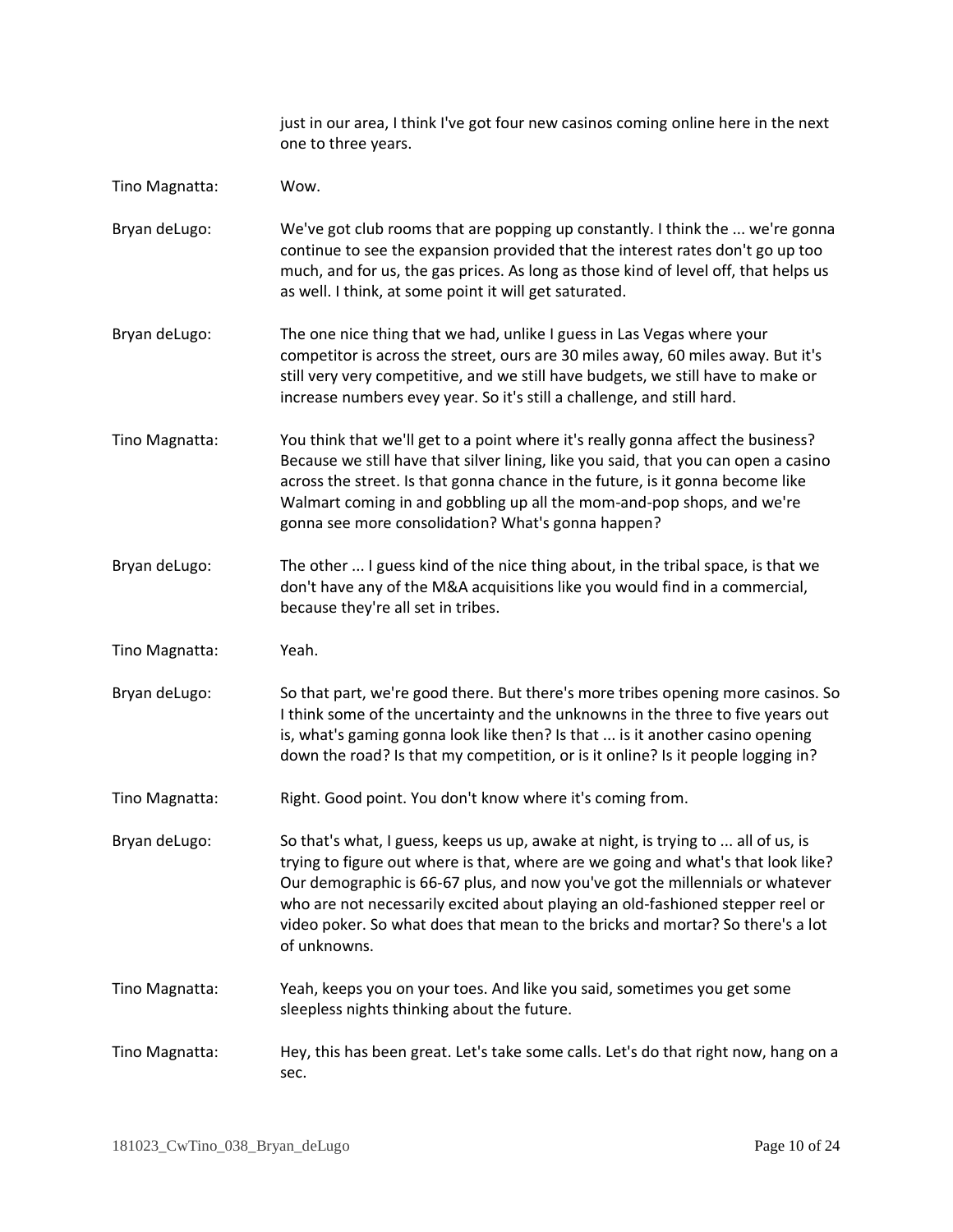| Bryan deLugo:  | Sure.                                                                                                                                                                        |
|----------------|------------------------------------------------------------------------------------------------------------------------------------------------------------------------------|
| Tino Magnatta: | Let's bring on the first call here.                                                                                                                                          |
| Tino Magnatta: | Hello, this is Tino Magnatta. Do you have a question for Bryan?                                                                                                              |
| Linda Gordon:  | Hey Tino, this is Linda Gordon with STA Gaming. Hi Bryan.                                                                                                                    |
| Bryan deLugo:  | Hello! How are you?                                                                                                                                                          |
| Linda Gordon:  | I'm good.                                                                                                                                                                    |
| Tino Magnatta: | Hey Linda, how are ya?                                                                                                                                                       |
| Linda Gordon:  | I'm good! I'm enjoying this a lot.                                                                                                                                           |
| Tino Magnatta: | Good! I'm glad you called in.                                                                                                                                                |
| Tino Magnatta: | Good!                                                                                                                                                                        |
| Linda Gordon:  | This is great.                                                                                                                                                               |
| Tino Magnatta: | Did you love that story about how he got into the casino business?                                                                                                           |
| Linda Gordon:  | Yeah, I love it. I love it. I knew when he won \$15 thousand, he was doomed.                                                                                                 |
| Tino Magnatta: | Yup. I'll tell you what, if I would have won 15 grand like that, I would have been<br>doomed too!                                                                            |
| Linda Gordon:  | That's just the way it works.                                                                                                                                                |
| Tino Magnatta: | That's so funny. That's just the way it works, yeah. Don't we know that too well.<br>Oh my god.                                                                              |
| Linda Gordon:  | So Bryan, congratulations on your anniversary.                                                                                                                               |
| Bryan deLugo:  | Oh, thank you.                                                                                                                                                               |
| Linda Gordon:  | My pleasure.                                                                                                                                                                 |
| Linda Gordon:  | I just have a couple of questions with regard to, you have had tremendous<br>success there. Haven't you been voted Best Casino for seven years in a row? Is<br>that correct? |
| Bryan deLugo:  | Ah, eight. Eight years now.                                                                                                                                                  |
| Linda Gordon:  | Eight? Okay! Eight years in a row.                                                                                                                                           |
|                |                                                                                                                                                                              |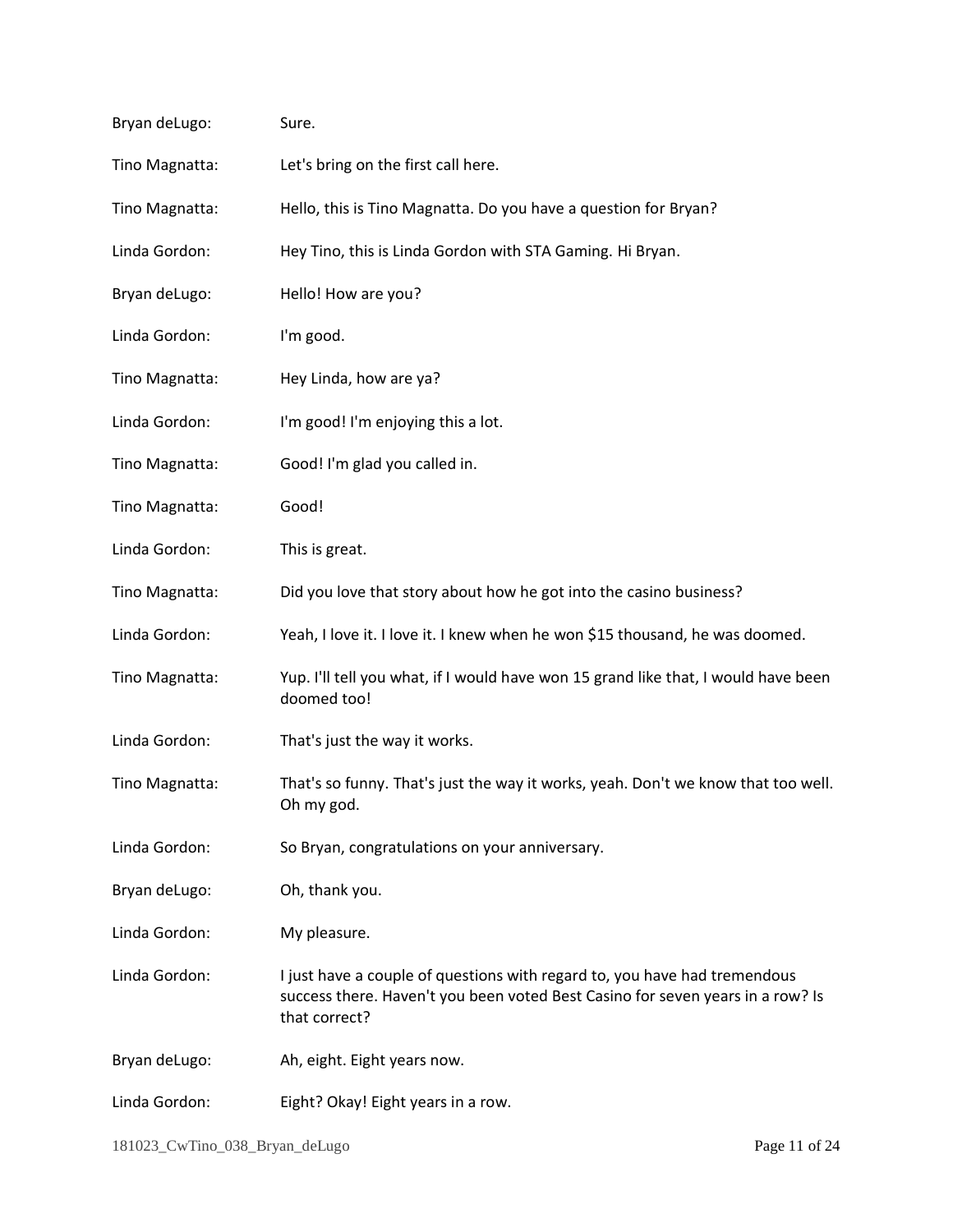| Linda Gordon: | I guess I have a question with regard to how your teamwork and team building<br>management style goes. Do you feel that that contributes to the success of your<br>casino with regard to allowing the staff to run their own departments, and being<br>able  this is very interesting to me, because I'm a very detailed person and I<br>wanna be a subject matter expert on everything, but you can't as you<br>mentioned. So do you feel that this management style has helped you and<br>helped the staff be able to make a success of your casino, and guests as well?                                                                                                                       |
|---------------|--------------------------------------------------------------------------------------------------------------------------------------------------------------------------------------------------------------------------------------------------------------------------------------------------------------------------------------------------------------------------------------------------------------------------------------------------------------------------------------------------------------------------------------------------------------------------------------------------------------------------------------------------------------------------------------------------|
| Bryan deLugo: | Absolutely. There's that old saying where the  you gotta take care of your<br>customers, and the customer is always right. That's mostly true. I think the<br>employees are equally important in the success of the operation, if not more so,<br>because if they don't fel like there's ownership and that they're not treating the<br>customers right, then there's no customers, and then there is no business.                                                                                                                                                                                                                                                                               |
| Bryan deLugo: | I have a story that I share with our new hires every  well, twice a month. It's a<br>I guess emphasizes where we were and where we are. Just briefly, what<br>happened a few years ago, we have a stage bar on the main casino floor that<br>wasn't the best design. We, myself and some of the executive felt that we could<br>definitely make it better with all of our knowledge and expertise. Surely we can<br>do a better job.                                                                                                                                                                                                                                                             |
| Bryan deLugo: | So I met with the VP of service, and the architects, and we went through and<br>decided how this bar could be so much better. We tore the old one down,<br>rebuilt it, and the day that we did the ribbon cutting, I went up there and the<br>first person I saw was the bar-back. I said, "Hey, what do you think of this<br>beautiful bar that we just built?" And he said, "Oh yeah, it's beautiful, but the<br>cart that I bring the beverages to is too wide. You made this too narrow, so now<br>I have to take it off this cart and re-palletize it, and put it on a smaller cart. But if<br>you had built that, it probably would have been nicer, but actually it's not<br>functional." |
| Bryan deLugo: | I said, "Oh, wow." So we talked to the beverage server and I said, "What do you<br>think?" And they said, "Oh, it's nice but when we stand here, we could have<br>been over there or whatever." So it was very clear that it wasn't functional for<br>them either. So I asked the bartender, "Well what do you think of this beautiful<br>bar?" And he said, "Well, you put the sink here. We have to wash our glasses,<br>but the are on the other side of the bar, and these bottles are here."                                                                                                                                                                                                |
| Linda Gordon: | Oh my gosh.                                                                                                                                                                                                                                                                                                                                                                                                                                                                                                                                                                                                                                                                                      |
| Bryan deLugo: | They just tore it apart. So we learned a very valuable lesson about that. We<br>never asked the stakeholders that have to use it what they wanted. So we shut<br>it down, tore it back down to the studs, and invited the bartenders, the bar<br>backs, the beverage servers, and some of the EDF team, and we formed a<br>committee and said, "If you were gonna build it, what would make it perfect?"<br>And we did it based on [crosstalk 00:34:44].                                                                                                                                                                                                                                         |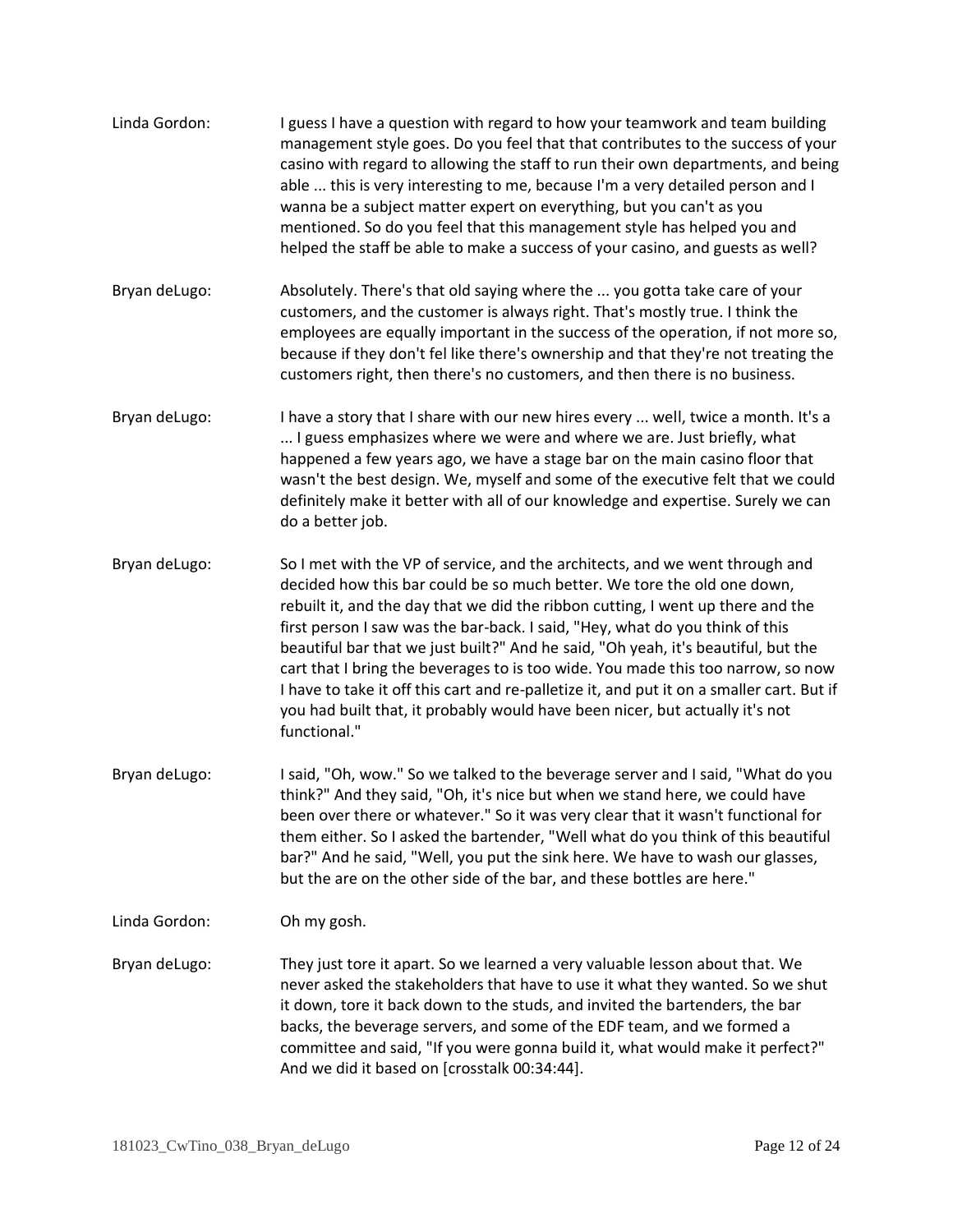| Tino Magnatta: | Ah, there you go.                                                                                                                                                                                                                                                                                                                                                                                                                                                                                                                                                                                                                              |
|----------------|------------------------------------------------------------------------------------------------------------------------------------------------------------------------------------------------------------------------------------------------------------------------------------------------------------------------------------------------------------------------------------------------------------------------------------------------------------------------------------------------------------------------------------------------------------------------------------------------------------------------------------------------|
| Bryan deLugo:  | Everything we do now, we do it that way, and it has, again, been huge. But<br>they've gotta be part of the solution, or it's not gonna be  it's gonna be<br>substandard.                                                                                                                                                                                                                                                                                                                                                                                                                                                                       |
| Linda Gordon:  | Yeah, I agree. That's a great story. Thanks for sharing that.                                                                                                                                                                                                                                                                                                                                                                                                                                                                                                                                                                                  |
| Bryan deLugo:  | Absolutely.                                                                                                                                                                                                                                                                                                                                                                                                                                                                                                                                                                                                                                    |
| Linda Gordon:  | I just had one other question, if you don't mind. I noticed that you're very<br>heavily involved in community outreach.                                                                                                                                                                                                                                                                                                                                                                                                                                                                                                                        |
| Bryan deLugo:  | Mm-hmm (affirmative).                                                                                                                                                                                                                                                                                                                                                                                                                                                                                                                                                                                                                          |
| Linda Gordon:  | Sponsorships and giving.                                                                                                                                                                                                                                                                                                                                                                                                                                                                                                                                                                                                                       |
| Bryan deLugo:  | Yes.                                                                                                                                                                                                                                                                                                                                                                                                                                                                                                                                                                                                                                           |
| Linda Gordon:  | No, that's okay. It's very substantial, and it's  and I guess to me, that<br>commitment to your community and to the people who live there and the<br>people who visit you and the staff that work for you, I think that has a great deal<br>to do with your success. I could be wrong, but I don't think so. I think that you<br>[crosstalk 00:35:44].                                                                                                                                                                                                                                                                                        |
| Bryan deLugo:  | The tribe is very, very giving, and it's just an honor to work with them. They<br>really do care. They're members of the community as well. Their kids go to the<br>same schools, and they shop at the same grocery stores, and they realized that<br>their community comes and patronizes the casino. So it's important to them to<br>make sure that we give back to the community, but it's very important to the<br>team members as well. We have one team member just recently whose brother<br>had  was recently disabled, and his house, he needed a ramp built so his<br>wheelchair could get up to the house, because they had stairs. |
| Bryan deLugo:  | One of the team members happened to be just mentioning that story in front of<br>some other team members, and the whole facility department just volunteered.<br>Said "We'll be there this weekend. We'll build a ramp. We'll make sure your<br>brother gets home." That's just how they are. It's like a big family, they look out<br>for each other. It doesn't happen overnight, and it's a lot of work. But it's really<br>it's from the bottom up, it's not from the top down.                                                                                                                                                            |
| Tino Magnatta: | Yeah, and I think  Bryan, I think, and Linda you probably know about this too.<br>The best lessons you learn are the ones that you pay for. So when you have to<br>build something, and then you have to tear it out again, you betcha you're not<br>gonna make those same mistakes again, because that costs you a lot of money. I<br>mean, those are lessons that  the ones that sting are the ones that you<br>remember. So yeah, that's definitely a great way to-                                                                                                                                                                         |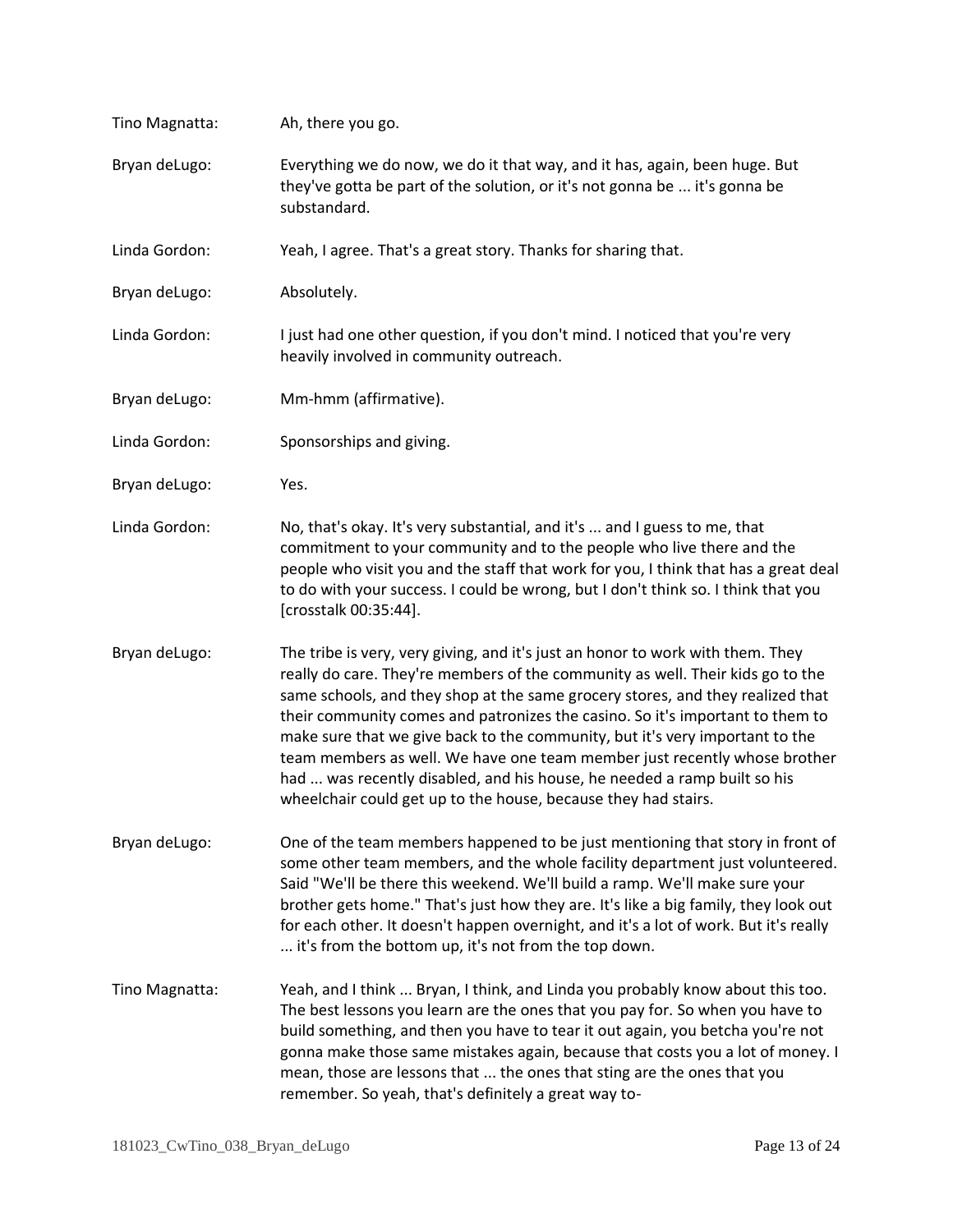| Bryan deLugo:   | I guess, Linda, I guess the collaborative is in any area, in your world too, right? I<br>mean, it's just not in the casino, right?                                                                                                                         |
|-----------------|------------------------------------------------------------------------------------------------------------------------------------------------------------------------------------------------------------------------------------------------------------|
| Linda Gordon:   | No. You can't be [crosstalk 00:37:49] work, right.                                                                                                                                                                                                         |
| Bryan deLugo:   | Yeah, you can't be  you have to have a great team around you, no question.                                                                                                                                                                                 |
| Linda Gordon:   | Yeah, and everybody has their own skillset, and everybody's good at some<br>things. We're all not good at everything.                                                                                                                                      |
| Bryan deLugo:   | Yeah.                                                                                                                                                                                                                                                      |
| Linda Gordon:   | Doesn't work.                                                                                                                                                                                                                                              |
| Tino Magnatta:  | Well thank you so much for calling in. Really appreciate it. Did you have another<br>question?                                                                                                                                                             |
| Linda Gordon:   | No, I think I'm good, and thank you, Bryan, very much.                                                                                                                                                                                                     |
| Tino Magnatta:  | Are you sure?                                                                                                                                                                                                                                              |
| Linda Gordon:   | Yeah, I think so. I think I'm good.                                                                                                                                                                                                                        |
| Tino Magnatta:  | Okay.                                                                                                                                                                                                                                                      |
| Linda Gordon:   | I congratulate you again, and you both have been wonderful. Thanks so much.                                                                                                                                                                                |
| Tino Magnatta:  | Thank you, Linda. Thanks for calling in.                                                                                                                                                                                                                   |
| Linda Gordon:   | Sure. Bye-bye.                                                                                                                                                                                                                                             |
| Tino Magnatta:  | Bye.                                                                                                                                                                                                                                                       |
| Tino Magnatta:  | Hello, this is Tino Magnatta, I have Bryan deLugo on the line. Do you have a<br>question for him?                                                                                                                                                          |
| Jacques Romero: | Hey Tino, this is Jacques Romero.                                                                                                                                                                                                                          |
| Tino Magnatta:  | Jacques, how are you my friend?                                                                                                                                                                                                                            |
| Jacques Romero: | Great, great. [crosstalk 00:38:43]                                                                                                                                                                                                                         |
| Tino Magnatta:  | Good, good, glad you're  great. I'm glad you're calling in.                                                                                                                                                                                                |
| Jacques Romero: | Hey Bryan, great talk. I couldn't agree with you more about getting the buy-in<br>on the front line associates. It's easy to have a really nice conceptual drawing<br>and get it all nice and pretty, but it's not functional and you haven't got the buy- |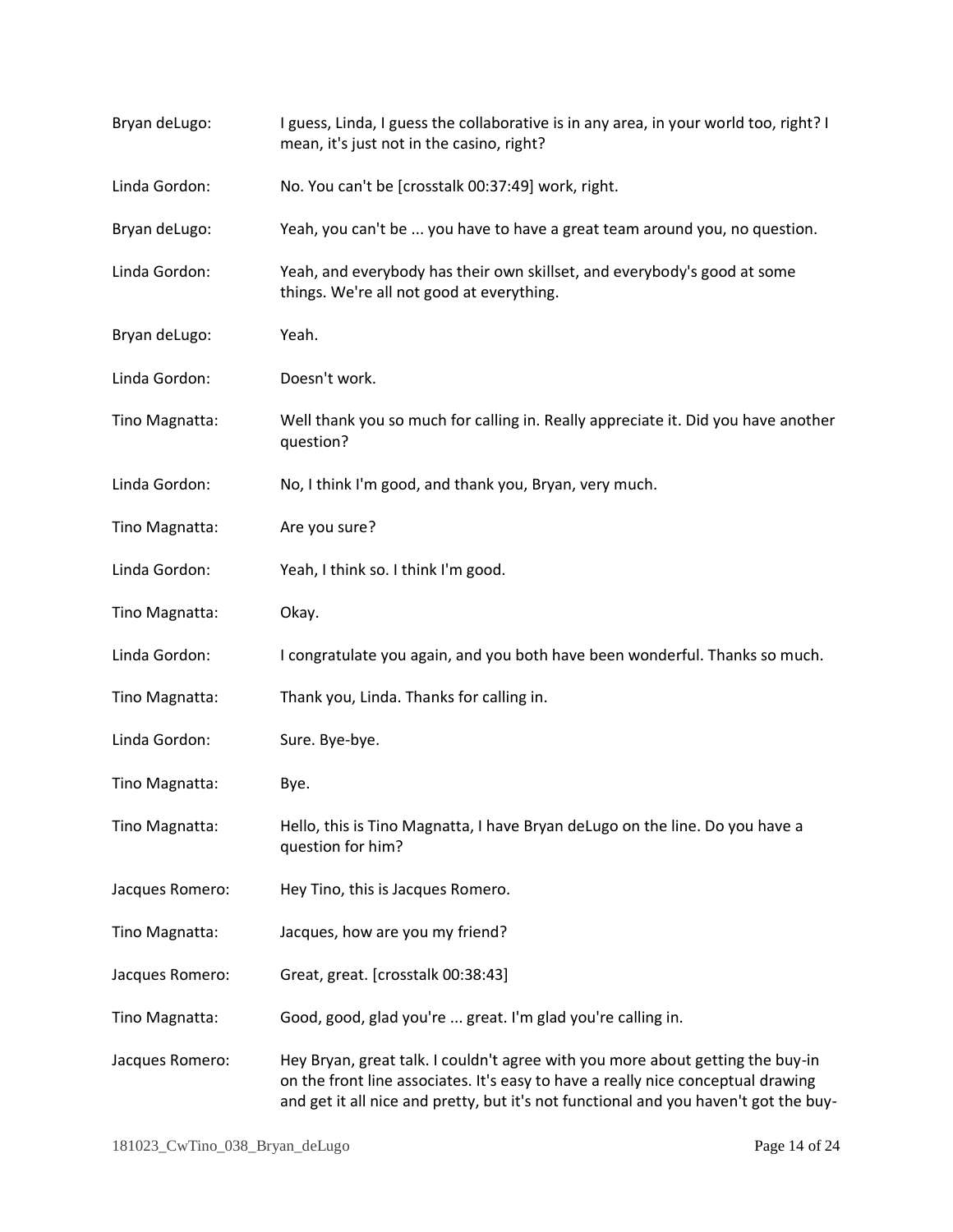in from the people who need to utilize it. Then you can impact their morale, which you're always trying to motivate. You can decrease their morale without even intending to, you know?

Bryan deLugo: Yeah, absolutely.

Jacques Romero: So I think Tino and you spoke to it some, some great stories in there. Do you ... I learned in ... what kind of challenges you've already overcome. What do you see facing either your property or California ending gaming in general, the next challenges that you're looking at? Or maybe just the industry in general?

- Bryan deLugo: I think the ... for us, the biggest unknown or uncertainty is, where is the industry gonna go with the ... you have the online poker, and then now soon, not in California today but very soon, probably the next year or two, would be the sports betting. Again, that may or may not be exclusive to tribal gaming. So there's a lot of ... again, if somebody can do this without physically coming into the bricks and mortar building, that's a concern unless we're participating in the online version of the entertainment.
- Bryan deLugo: So that's probably further out, but that's long-term a very real concern. Again, the ... what is that next group of gamers, what's gonna appeal to them? What does that look like, and is it still the casino? Do they still wanna come in here? So that's a challenge. And then for us in the near future, we currently ... our goal for the last, gosh, seven years or so was to de-lever and pay down debt and be debt-free. I thought that would be the best long-term solution for the tribe, to put them in a position, as new competition comes on, that they're not burdened with a lot of debt. Even though it's inexpensive money, it is getting more expensive. But I figure if we had to be cash in the bank, we'll be able to weather some of those storms in the near future. So we're very close right now to being 100% debt-free.
- Jacques Romero: Wow.
- Bryan deLugo: We're just really kind of ... keep our finger on the pulse of where everything's going. But we are very positioned to weather probably any foreseeable storm in the near future.
- Tino Magnatta: That's great.

Jacques Romero: That's a great position to be in. Congratulations.

Bryan deLugo: Thank you.

- Jacques Romero: It also allows you the opportunity to pursue those opportunities that may arise in the future.
- Bryan deLugo: Absolutely.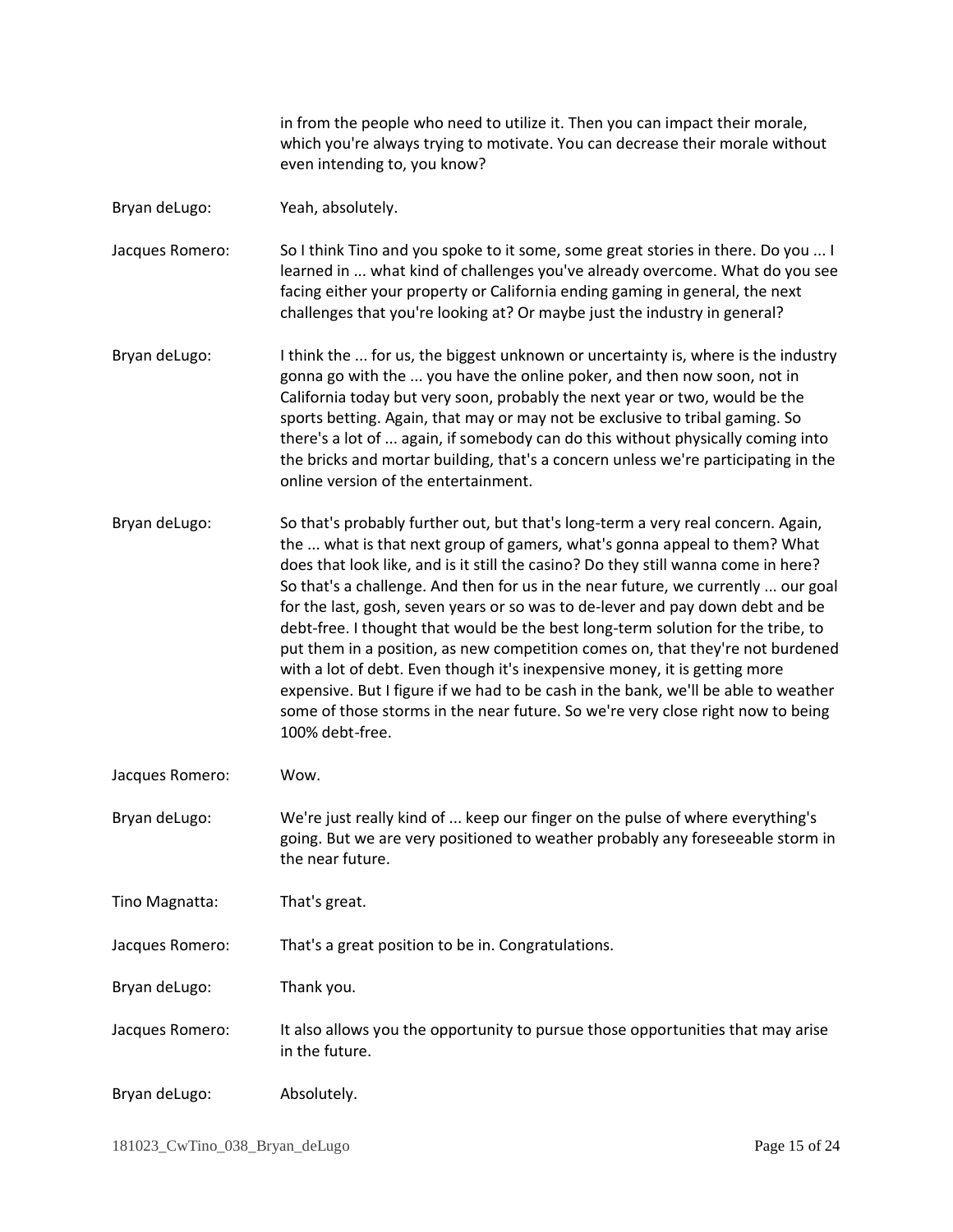| Tino Magnatta:  | Yeah, that's a good way, good position, right? Very good positioning.                                                                                                                                                                                                                                             |
|-----------------|-------------------------------------------------------------------------------------------------------------------------------------------------------------------------------------------------------------------------------------------------------------------------------------------------------------------|
| Tino Magnatta:  | Great. Jacques, did you have anymore questions?                                                                                                                                                                                                                                                                   |
| Jacques Romero: | No, thank you. Great call, guys.                                                                                                                                                                                                                                                                                  |
| Bryan deLugo:   | Jacques, thank you so much.                                                                                                                                                                                                                                                                                       |
| Tino Magnatta:  | Really appreciate you calling in, thank you.                                                                                                                                                                                                                                                                      |
| Jacques Romero: | Yeah, very interesting. Thank you.                                                                                                                                                                                                                                                                                |
| Tino Magnatta:  | You got it. Thanks. Have a good night.                                                                                                                                                                                                                                                                            |
| Tino Magnatta:  | Okay, great. Let's take the next caller here. See what we've got. Okay.                                                                                                                                                                                                                                           |
| Tino Magnatta:  | Hello, this is GT Radio. We have Bryan deLugo on the line. Do you have a<br>question for him?                                                                                                                                                                                                                     |
| Michael:        | Good evening Bryan, good evening Tino. How are you guys doing?                                                                                                                                                                                                                                                    |
| Tino Magnatta:  | Good, good! Is this Mike?                                                                                                                                                                                                                                                                                         |
| Bryan deLugo:   | Good evening. Great, thank you.                                                                                                                                                                                                                                                                                   |
| Michael:        | This is Michael, from Catalyst Marketing down in Fresno.                                                                                                                                                                                                                                                          |
| Tino Magnatta:  | Oh, great!                                                                                                                                                                                                                                                                                                        |
| Bryan deLugo:   | Hi Mike.                                                                                                                                                                                                                                                                                                          |
| Michael:        | Yeah, yeah, yeah. Great stories. I've been around the industry for a little over 20<br>years, so it's always some funny stuff. I got the opportunity to open up a casino<br>in Belize and train some kids off a banana packing cart to be cage cashiers, so I<br>certainly understand some of the-                |
| Tino Magnatta:  | Oh yeah, that'll be the [inaudible 00:43:25].                                                                                                                                                                                                                                                                     |
| Michael:        | Including  I was down there for about, almost three years and the  what I<br>used to joke about it in posts on Facebook, my commute was a 200-yard walk<br>down the beach. It was amazing. Certainly can relate to the [inaudible<br>$00:43:40$ ].                                                                |
| Michael:        | So I understand you have mostly slot operations background before stepping<br>into the GM role. Specifically from a marketing standpoint, that's the<br>background I had, how was the transition to understanding some of the<br>principles and some of the things that you had for your VP of marketing, or your |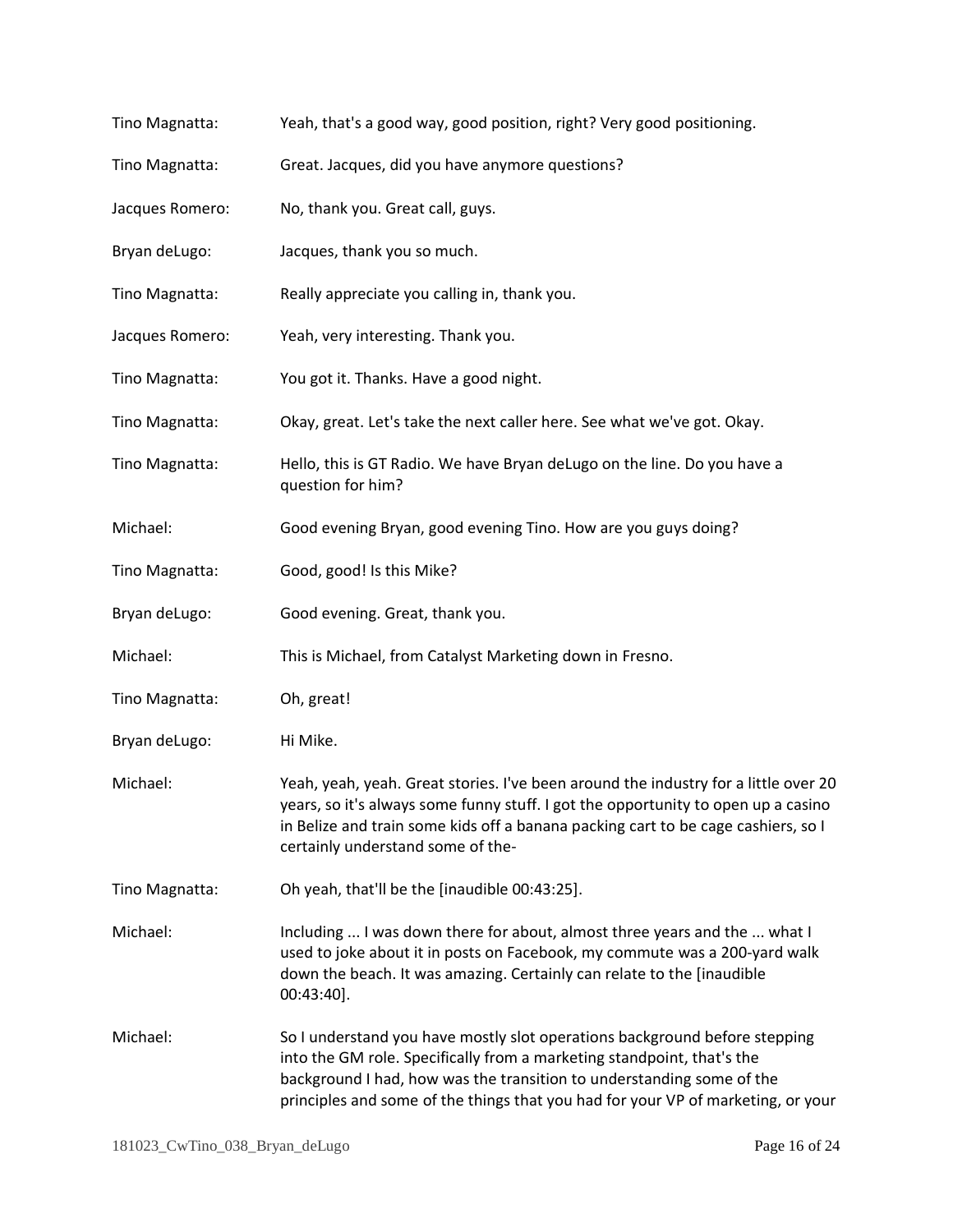|               | director of marketing underneath you, and kind of understanding the trials and<br>tribulations that they go through on a daily basis?                                                                                                                                                                                                                                                                                                                                                                                                                                                                         |
|---------------|---------------------------------------------------------------------------------------------------------------------------------------------------------------------------------------------------------------------------------------------------------------------------------------------------------------------------------------------------------------------------------------------------------------------------------------------------------------------------------------------------------------------------------------------------------------------------------------------------------------|
| Bryan deLugo: | I've been really fortunate to be surrounded by a very good team. One  I guess,<br>from the gaming background, it's a lot of trial also. We don't know what is going<br>to be  we can guess at what will be a great slot machine or a great table game.<br>We look at the map and compare it to what's worked in the past, and this one<br>may still have the same map but it looks a little bit different, but it should work<br>because it's the same map, and then it doesn't. So there's a lot of that trial and<br>error from the gaming side, that I think exists on the marketing side as well.         |
| Bryan deLugo: | Again, a lot of uncertainty, so you do your AB testing. You don't know<br>necessarily what's gonna work, but you build your model and you make your<br>best guess, and then you always have the control group. We test on a portion of<br>it, but it's always trying to improve, I guess, and just get better at what we do.<br>Sometimes we get it right, often we get it wrong, and again I guess the scariest<br>thing for me is, when you get it right but you got it right for not the reasons that<br>you thought. It just-                                                                             |
| Michael:      | Goes right?                                                                                                                                                                                                                                                                                                                                                                                                                                                                                                                                                                                                   |
| Bryan deLugo: | So that, again, I guess it's fun but it's also, part of that learning thing is, not to<br>already know what the answer is or look at the data. Sometimes it tells you<br>something, and sometimes it doesn't because your brain won't let it. So I have a<br>very good marketing person who's been in the business for longer than I have,<br>and has really taught me a lot. We spend a lot of time together and go over a lot<br>of stuff.                                                                                                                                                                  |
| Bryan deLugo: | One thing that I think people might find surprising, maybe, is that I actually, I<br>spent a lot more of my, I guess, learning time, often outside of the industry<br>because we are often very fortunate to have extremely good margins. But I like<br>to look at other industries and see what they do. Grocery stores, for instance,<br>who they don't have that luxury of having really strong margins. So they have to<br>be better, and have to be more efficient. So sometimes we try to incorporate<br>things from other industries than what we've seen done in our own, if that<br>makes any sense. |
| Michael:      | It actually makes perfect sense. [crosstalk 00:47:06], thank you. I'm actually, I<br>think I'm gonna float through your way in a couple of weeks, so I might give you<br>a ring and stop in and say hi.                                                                                                                                                                                                                                                                                                                                                                                                       |
| Bryan deLugo: | Oh, please do! Absolutely.                                                                                                                                                                                                                                                                                                                                                                                                                                                                                                                                                                                    |
| Michael:      | Sounds good! Thanks for taking the call.                                                                                                                                                                                                                                                                                                                                                                                                                                                                                                                                                                      |
| Bryan deLugo: | I'd love to give you the nickel tour.                                                                                                                                                                                                                                                                                                                                                                                                                                                                                                                                                                         |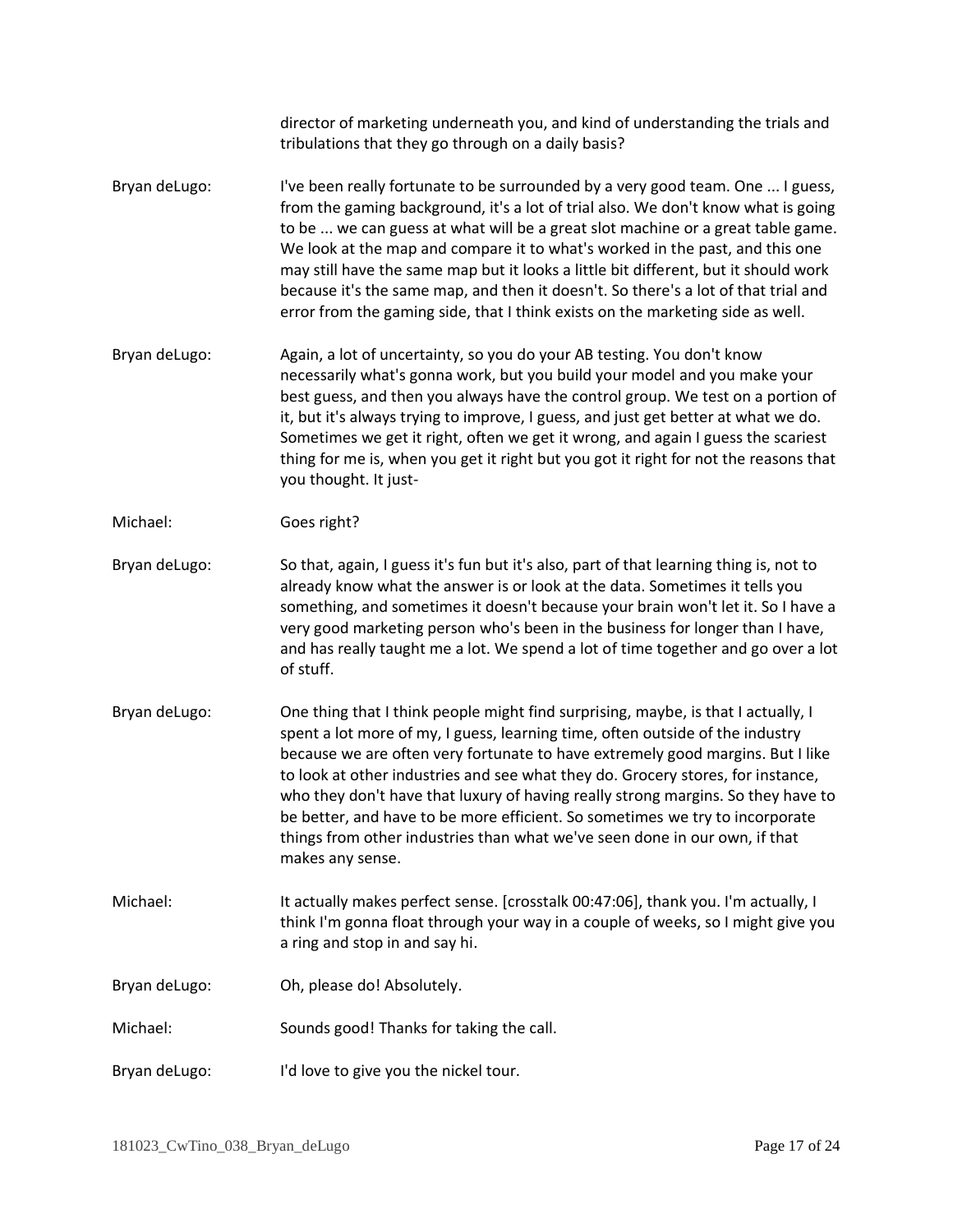| Michael:       | Great, you have a great show.                                                                                                                                                                                                                                                                                                                                                                                                                                                                                                                                                                                                                                                                                                                                                 |
|----------------|-------------------------------------------------------------------------------------------------------------------------------------------------------------------------------------------------------------------------------------------------------------------------------------------------------------------------------------------------------------------------------------------------------------------------------------------------------------------------------------------------------------------------------------------------------------------------------------------------------------------------------------------------------------------------------------------------------------------------------------------------------------------------------|
| Tino Magnatta: | Thank you. All right, thank you so much. So Bryan, you brought an interesting<br>point up, because a lot of people don't know this but, Wayne McCormick, who<br>was the GM of Chickasaw, the property up in Sackerville, he came from the<br>grocery business. He was in the grocery business for 32 years, and he'd never<br>been in the casino business and he fell into it. He was hugely successful as a GM,<br>hugely successful, because he brought that same mentality from the grocery<br>business into the casino business.                                                                                                                                                                                                                                          |
| Bryan deLugo:  | Yeah, absolutely. It's funny, one of my  when I had a position available here,<br>one of the  a lot of very good candidates, they were all very, all had a lot of<br>experience and they all were very experts in their area. But the one I ended up<br>going with was the one that came from a property that had no money and no<br>budget, because I know, sometimes it's easy to make things happen if you have<br>an unlimited blank check, but it's a lot harder when you have no money at all<br>and you have to make something happen. So that was pretty important to<br>you know, I want somebody that's been from a big property and been<br>experienced and been exposed to a lot of things, but sometimes that's a<br>detriment when they have unlimited budgets. |
| Tino Magnatta: | Yep.                                                                                                                                                                                                                                                                                                                                                                                                                                                                                                                                                                                                                                                                                                                                                                          |
| Bryan deLugo:  | So yeah, I think that's a great observation that you shared there.                                                                                                                                                                                                                                                                                                                                                                                                                                                                                                                                                                                                                                                                                                            |
| Tino Magnatta: | Yeah, and you know, I asked  the way you work reminds me. The way I work,<br>and the way you work. But I asked him. He said to me, he said, "You know, I<br>work really hard. I have a suite here at the hotel, and I come down at midnight<br>sometimes, or two in the morning, to see how everything's going and watch<br>stuff." And he goes, "A lot of my employees ask me why I work so hard."                                                                                                                                                                                                                                                                                                                                                                           |
| Tino Magnatta: | And this is what he said to me, I'll never forget this. He said, he turns to his<br>employee and says, "Because having had to shut down all the Safeway branches<br>when they went under, I had to deliver a lot of pink slips to people that had<br>families." And he said, "I never wanted to have that feeling again." That's what<br>he told them.                                                                                                                                                                                                                                                                                                                                                                                                                        |
| Bryan deLugo:  | I can totally relate.                                                                                                                                                                                                                                                                                                                                                                                                                                                                                                                                                                                                                                                                                                                                                         |
| Tino Magnatta: | That's what he did.                                                                                                                                                                                                                                                                                                                                                                                                                                                                                                                                                                                                                                                                                                                                                           |
| Bryan deLugo:  | Yeah, that's what kept me up at night for years, was yeah, I got 1,400 people<br>that are relying on me, or at least that's the way I viewed it. But in reality, we're<br>all a team that rely on each other. It's easier to sleep at night now, knowing that<br>I'm not carrying them. We're working together.                                                                                                                                                                                                                                                                                                                                                                                                                                                               |
| Tino Magnatta: | Yeah, I'm glad you brought that up.                                                                                                                                                                                                                                                                                                                                                                                                                                                                                                                                                                                                                                                                                                                                           |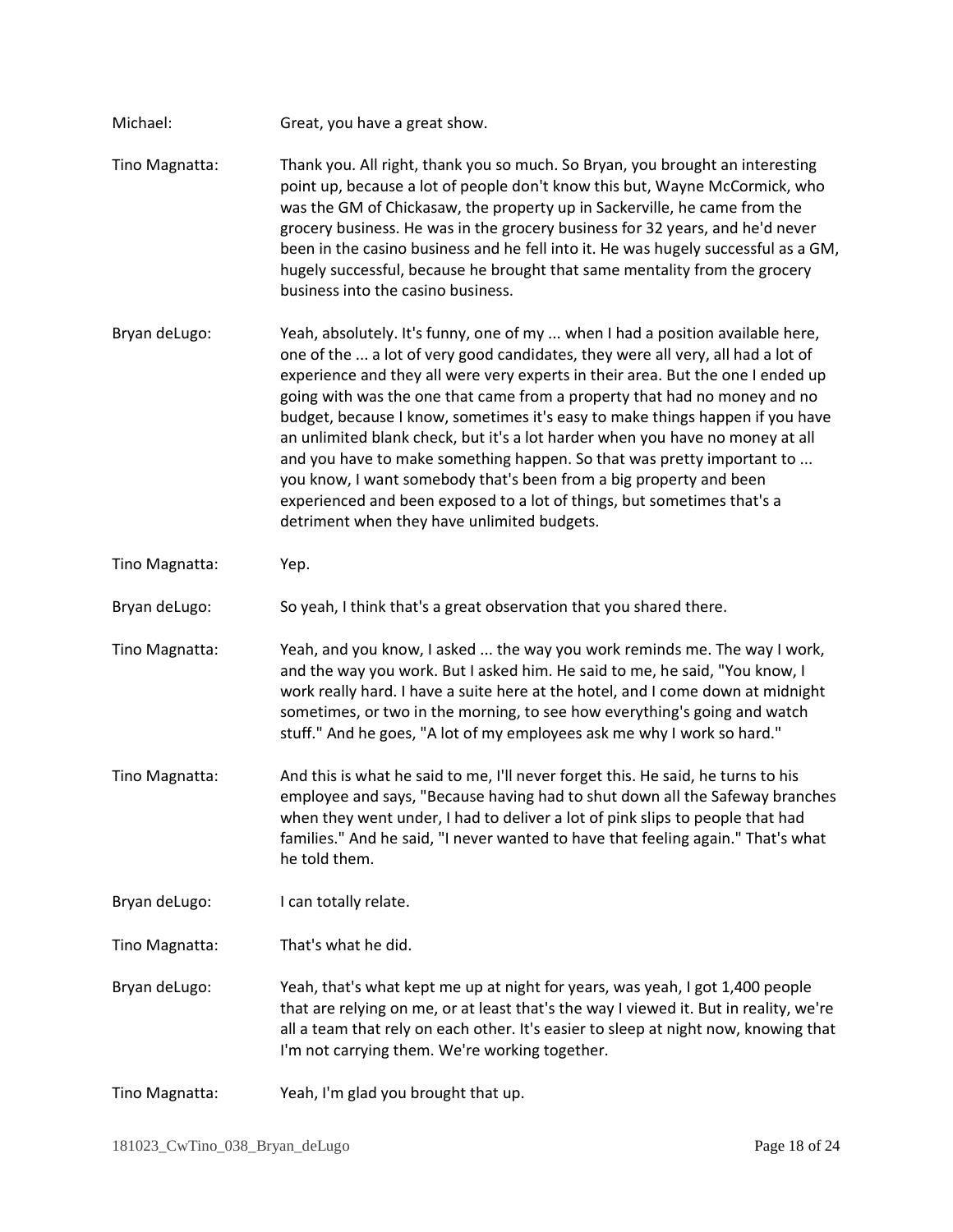| Tino Magnatta: | Let's take the next caller.                                                                                                                                                                                                                                                                                                                                                                                                                                                                                                                                                                                 |
|----------------|-------------------------------------------------------------------------------------------------------------------------------------------------------------------------------------------------------------------------------------------------------------------------------------------------------------------------------------------------------------------------------------------------------------------------------------------------------------------------------------------------------------------------------------------------------------------------------------------------------------|
| Tino Magnatta: | Hello, this is Tino Magnatta, GT Radio. I have Bryan deLugo on the line.                                                                                                                                                                                                                                                                                                                                                                                                                                                                                                                                    |
| Bobby:         | Hi Tino, it's Bobby from Las Vegas. Hi Bryan.                                                                                                                                                                                                                                                                                                                                                                                                                                                                                                                                                               |
| Tino Magnatta: | Bobby, how you doing?                                                                                                                                                                                                                                                                                                                                                                                                                                                                                                                                                                                       |
| Bryan deLugo:  | Hey, how are you, Bobby?                                                                                                                                                                                                                                                                                                                                                                                                                                                                                                                                                                                    |
| Bobby:         | Good, good. Listen, I wanted to say congratulations on your eight years as voted<br>the best casino, and your marriage. 25 years, that's a heck of a lot to be proud<br>of there.                                                                                                                                                                                                                                                                                                                                                                                                                           |
| Bryan deLugo:  | Thank you, sir.                                                                                                                                                                                                                                                                                                                                                                                                                                                                                                                                                                                             |
| Bobby:         | Curious just if you had any specific moments or memories that your most proud<br>of in your current role or in your previous life.                                                                                                                                                                                                                                                                                                                                                                                                                                                                          |
| Bryan deLugo:  | Oh, gosh. For me, it really  I would say the most proud is when I've had, and<br>it's happened frequently where I have somebody on my team where everyone<br>knows that they're not gonna succeed, and they should be terminated, they're<br>just not a fit and they're not cutting it. To work with them, and take on that<br>challenge, because you see something in them that nobody else sees or maybe<br>they see everything else but not what's important, and working with them to<br>develop into a productive, functioning member of the team.                                                     |
| Bryan deLugo:  | Often, it tends to be people who are critical, which that doesn't bother me but it<br>bothers a lot of people that if they tell you that it's gonna fail and here's 100<br>ways why it's gonna fail or whatever. That often sets a lot of people off. For me,<br>I like having those kind of people on the team, that don't sugarcoat it and are<br>gonna give it to you straight, or at least how they see it, because they help you<br>with a better product. If they can tell you all the holes, and if you can start<br>plugging them, it will  again, the whole property's better, the team is better. |
| Bryan deLugo:  | So for me, I really, when I look back those are the moments where, there's a lot<br>of people now that I've worked with who people gave up on and I didn't,<br>because it was like a mission. I see that they can be so beneficial, but there's<br>some fringe thought that they've gotta work on, they don't have a filter or<br>whatever, and they gotta learn how to deal with different personalities.                                                                                                                                                                                                  |
| Bryan deLugo:  | But for me, that's what I  I look back, and I just, that's the best legacy, I guess,<br>is when you look at the people who now have a very successful career, are able<br>to take care of their families, and in turn are now taking care of people and<br>helping people develop when no one else thought that they could.                                                                                                                                                                                                                                                                                 |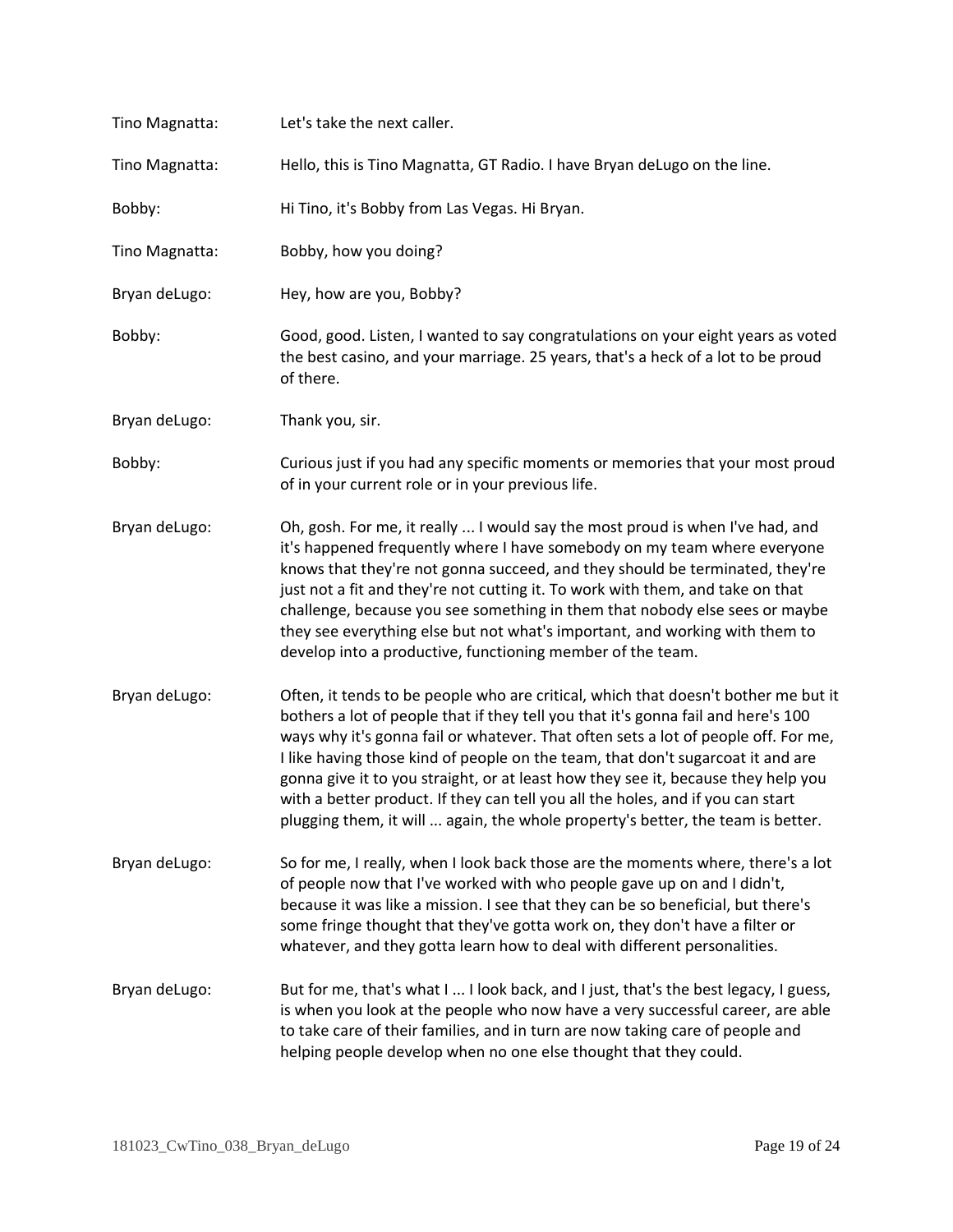| Bobby:         | Oh, that's fantastic. I think that it's amazing that you can be responsible for<br>those 1,400 folks, as you said, and still find the greatest achievement in<br>nurturing personal growth for your team members. That's impressive.                                                                                                                                                                                                                                                     |
|----------------|------------------------------------------------------------------------------------------------------------------------------------------------------------------------------------------------------------------------------------------------------------------------------------------------------------------------------------------------------------------------------------------------------------------------------------------------------------------------------------------|
| Bryan deLugo:  | Oh, thank you.                                                                                                                                                                                                                                                                                                                                                                                                                                                                           |
| Bobby:         | Is there a part of managing the people that you find the most difficult, or least<br>palatable?                                                                                                                                                                                                                                                                                                                                                                                          |
| Bryan deLugo:  | You know what's  I guess, and a lot of people probably wouldn't believe  well<br>I guess if they knew me real well they would, but for me, one of the challenges<br>that I deal with frequently is, I am more on the introverted spectrum, I guess.<br>I'm very, very comfortable with a spreadsheet and with very small groups. So I<br>enjoy the one-on-one mentor type thing, but when it  when the group gets<br>larger, then I'm not as comfortable in that environment.            |
| Bryan deLugo:  | That's the one area that one, has held me back often throughout my career, is<br>that I knew that I would have to go do public speaking and be in a big room. If<br>it's a subject that I'm passionate about, that I really like, I have no problem<br>about it. But if it's something that is not  that I enjoy but I'm not overly<br>passionate or whatever, if the room's big or whatever, or the crowd might be<br>too big, then it's a little more challenging for me at that time. |
| Bryan deLugo:  | So that's the part that I  I like a smaller, intimate group. As things get bigger or<br>medium bigger and there's more participants, I don't feel it's as productive, so I<br>don't enjoy that one as much.                                                                                                                                                                                                                                                                              |
| Bobby:         | I can absolutely relate to that. It doesn't seem to have held you back too far,<br>though.                                                                                                                                                                                                                                                                                                                                                                                               |
| Bryan deLugo:  | Well thank you.                                                                                                                                                                                                                                                                                                                                                                                                                                                                          |
| Bobby:         | Thank you guys. Terrific show as always.                                                                                                                                                                                                                                                                                                                                                                                                                                                 |
| Bryan deLugo:  | Thank you so much.                                                                                                                                                                                                                                                                                                                                                                                                                                                                       |
| Mike:          | Aloha, Mike A'hanuey. How's it going Bryan?                                                                                                                                                                                                                                                                                                                                                                                                                                              |
| Tino Magnatta: | How you doing, Mike?                                                                                                                                                                                                                                                                                                                                                                                                                                                                     |
| Bryan deLugo:  | Really good, thank you. How about yourself?                                                                                                                                                                                                                                                                                                                                                                                                                                              |
| Mike:          | Good, thank you! You know, you talked a lot about a lot of good points out<br>there. I just got a couple questions for ya. One, I think Tino mentioned it, but<br>you alluded to it. There's always been challenges in careers and the difficult<br>mistakes that you've made. Can you think of one that has come up in your                                                                                                                                                             |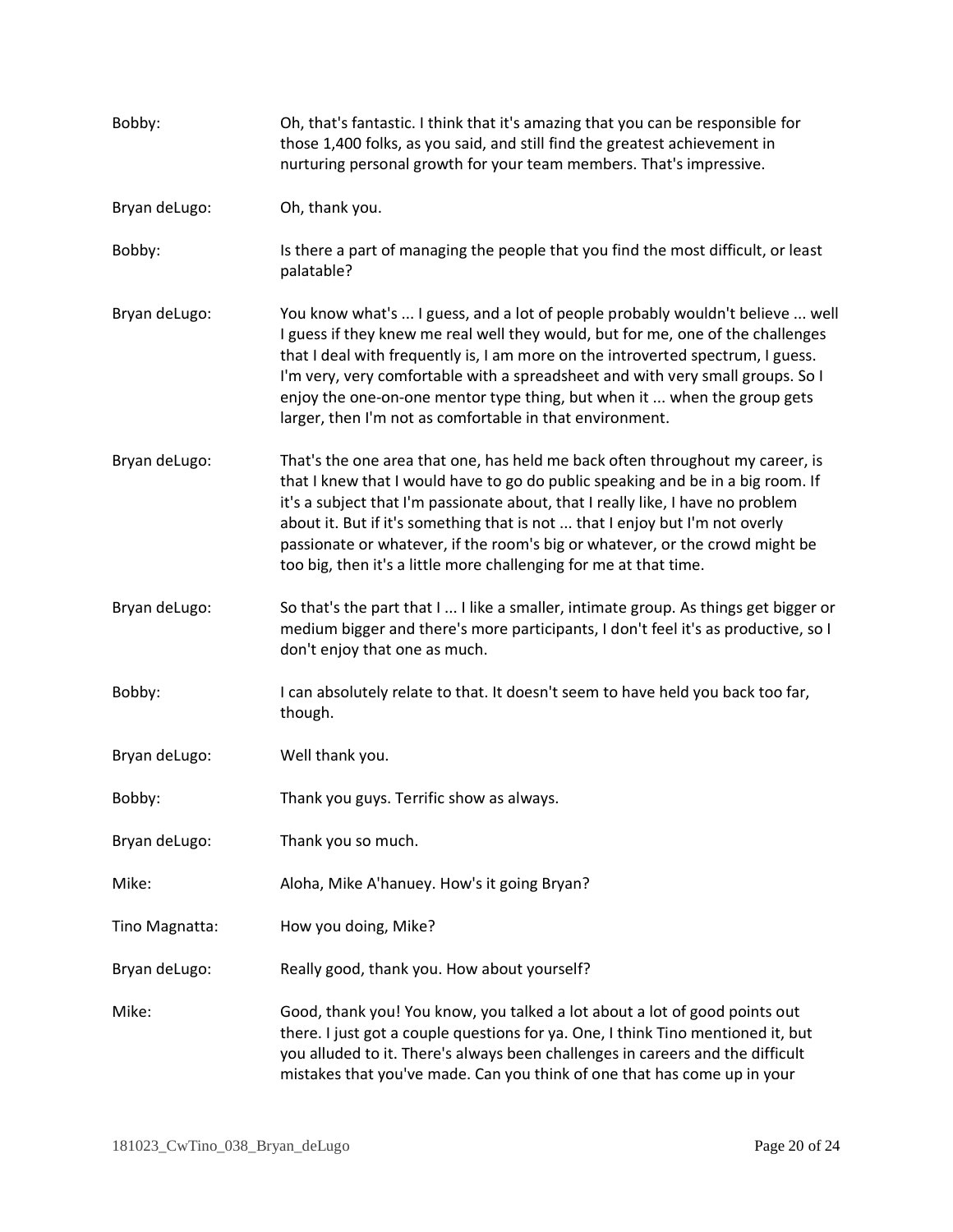|               | career where you definitely learned from it, and it was something that you<br>almost look to check at each step along your career now?                                                                                                                                                                                                                                                                                                                                                                                                                                                                                                                                  |
|---------------|-------------------------------------------------------------------------------------------------------------------------------------------------------------------------------------------------------------------------------------------------------------------------------------------------------------------------------------------------------------------------------------------------------------------------------------------------------------------------------------------------------------------------------------------------------------------------------------------------------------------------------------------------------------------------|
| Bryan deLugo: | Hm, that's a great question. A challenge where  that I regret, is that the<br>question?                                                                                                                                                                                                                                                                                                                                                                                                                                                                                                                                                                                 |
| Mike:         | Oh, not that you regret. There was a mistake that happened, it was something<br>that didn't go as anticipated, and it obviously became a learning opportunity.                                                                                                                                                                                                                                                                                                                                                                                                                                                                                                          |
| Bryan deLugo: | Oh, well, I'll tell you that the second day on the job as a slot tech, I wasn't very<br>skilled. I had just got out of school and I was up there working on a sign, and I<br>wanted to prove that I knew how to do it, I didn't necessarily need help. I ended<br>up shorting two wires together that were line voltage 110, and ended up<br>catching the sign on fire. So I sure regretted that, almost burned the casino<br>down on my first day.                                                                                                                                                                                                                     |
| Mike:         | It wasn't funny at the time, it wasn't funny at the time.                                                                                                                                                                                                                                                                                                                                                                                                                                                                                                                                                                                                               |
| Bryan deLugo: | Yeah.                                                                                                                                                                                                                                                                                                                                                                                                                                                                                                                                                                                                                                                                   |
| Mike:         | You must have been freaking out. I can just imagine.                                                                                                                                                                                                                                                                                                                                                                                                                                                                                                                                                                                                                    |
| Bryan deLugo: | Yeah, definitely as the flames went up and I didn't really know what to do. But<br>that wasn't a good start.                                                                                                                                                                                                                                                                                                                                                                                                                                                                                                                                                            |
| Mike:         | Second day on the job, yeah.                                                                                                                                                                                                                                                                                                                                                                                                                                                                                                                                                                                                                                            |
| Bryan deLugo: | But really, one of the lessons, I think, that I've learned and I learn every day and<br>I think we talked about it briefly, kind of the transition from being a department<br>head to being the GM was, again, believing that I need to be an expert in every<br>area. That caused me a lot of grief, personally, because I didn't want to let the<br>team down and let them know that I wasn't expert in their area, when I don't<br>think any of them expected me to be. I regret that, looking back, because there<br>was a lot of sleepless nights and I think I ended up losing a lot of weight trying to<br>be an expert in everything, just pulling my hair out. |
| Bryan deLugo: | That's a hard, I guess that's probably  everyone probably goes through that,<br>but that's a regret that I wish I had not put myself through that heartache and<br>just realized that hey, just be straight with the team and tell 'em I don't have all<br>the answers. Hopefully you do, I sure don't, but let's talk through what we<br>wanna get accomplished here and you figure it out. Give me a plan and if it<br>makes sense and we both agree, then let's get it done.                                                                                                                                                                                         |
| Mike:         | Yeah, good points. Good points. You know, with your market there's gonna be<br>some incoming competition. I think down in Elk Grove, and that's just gonna<br>make the job pool that much smaller in terms of talented individuals. You<br>brought it up earlier in the conversation. What do you look for when you can't                                                                                                                                                                                                                                                                                                                                               |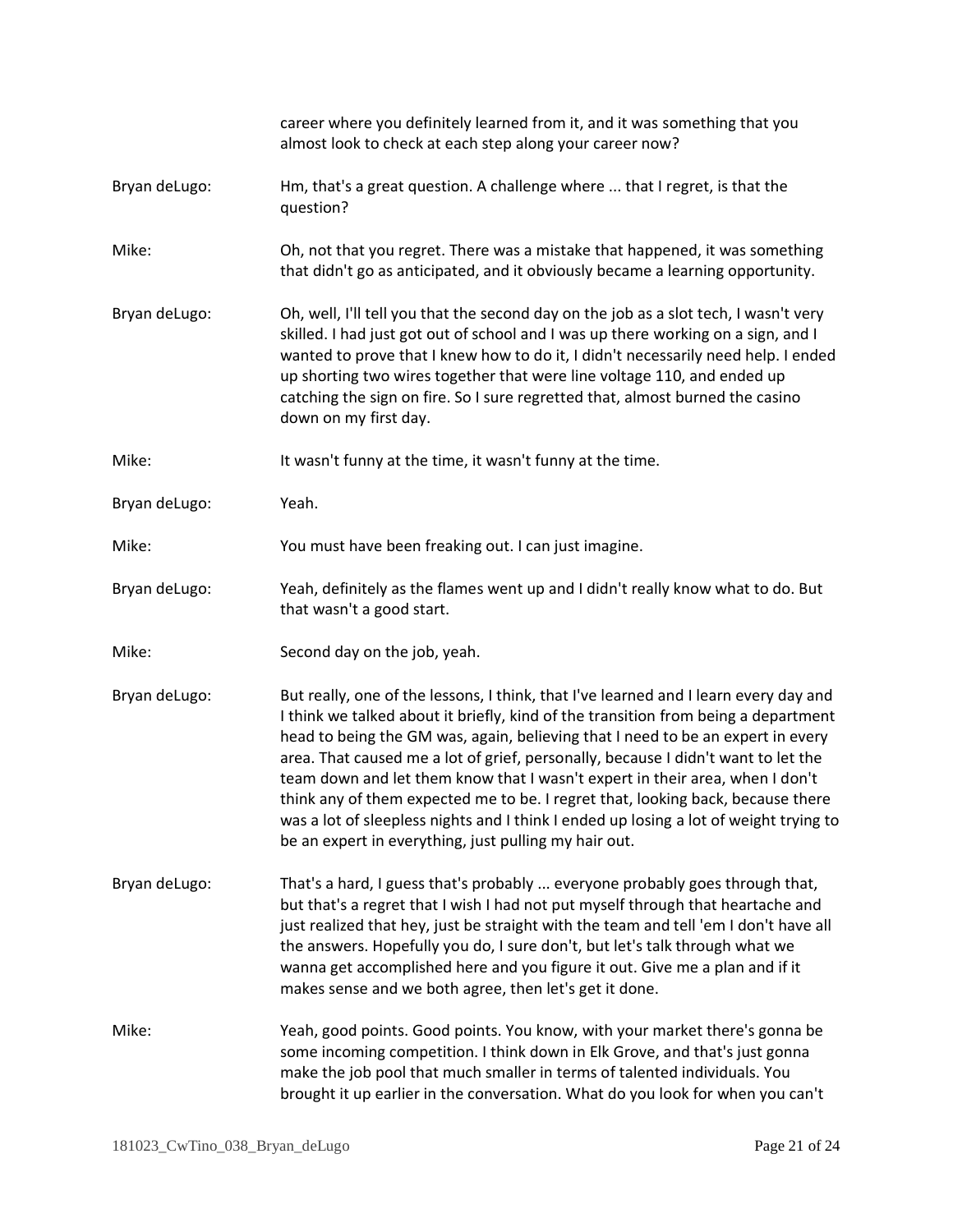find experience in the business? What do you look for in potential candidates for roles that you're looking to fill? And then, on the second part of that, how are you going to look to retain some of your top-end talent with the idea that competitors are gonna try to come in and cherry pick those who they can from your property?

Bryan deLugo: Those are both excellent questions. One thing that we do, we've done and we do, is I meet with the VP, that's the next level here, I guess, and their directors that report to them, and in some cases even the managers. Years ago, we made a list of what we call the high-potentials, people that we all see something in. They have a very positive attitude, they have the can-do attitude, they're just ... they just ... they're problem solvers and they're team players, problem solvers, and they just wanna get the job done. They wanna have a great attitude. So we've identified literally hundreds of them in each department.

Bryan deLugo: We meet probably quarterly, and say, "All right, what are we doing for these individuals to make sure that they are progressing upward? Do they need training?" Or whatever it is, and sometimes over time, some of them will fall off the list because we see the potential, but they don't. They don't want to, at least at this time, they wanna just do what they're doing and that's fine too.

- Bryan deLugo: But the list, like I said we go over it frequently, and we make sure that we're getting ... that we're communicating with the team and saying, okay. And candid feedback, you know? Here's your strengths that we see, and here's what we think your weaknesses are, and here's how we think together we can work on these. So we invest a lot of time and money, but more time, into internal training programs.
- Bryan deLugo: That's one thing, as new competition comes online, I don't ... that would be the last thing that I would ever voluntarily cut the budget to, because that is so important. The guest service training, but all the leadership development training that we have internally as well. So that's what we do with our list, and we've identified a lot of team members who are in a zip code of where there will be future competition. So we make sure that we are constantly, frequently in communication with them. Are we doing everything that we can do? What else are we not providing you? We have just a really great team.
- Bryan deLugo: And to answer your question about what are ... the job market right now is very tight and keeps getting tighter as the economy gets better and people can ... they have a lot of options to work at. In California, minimum wage is gonna go up to \$15 an hour here in another two years, I think it is. So the job market's getting tighter and tighter.
- Bryan deLugo: What we look for, and it kind of takes me full circle back to, I think, what I talked about earlier about our new-hire orientation which we do twice a month. I make sure I go can talk there every time, so that they, the new team ... our current team has already heard the message, but I wanna make sure that the new team hears it from the top, that this is our culture, this is how we do things,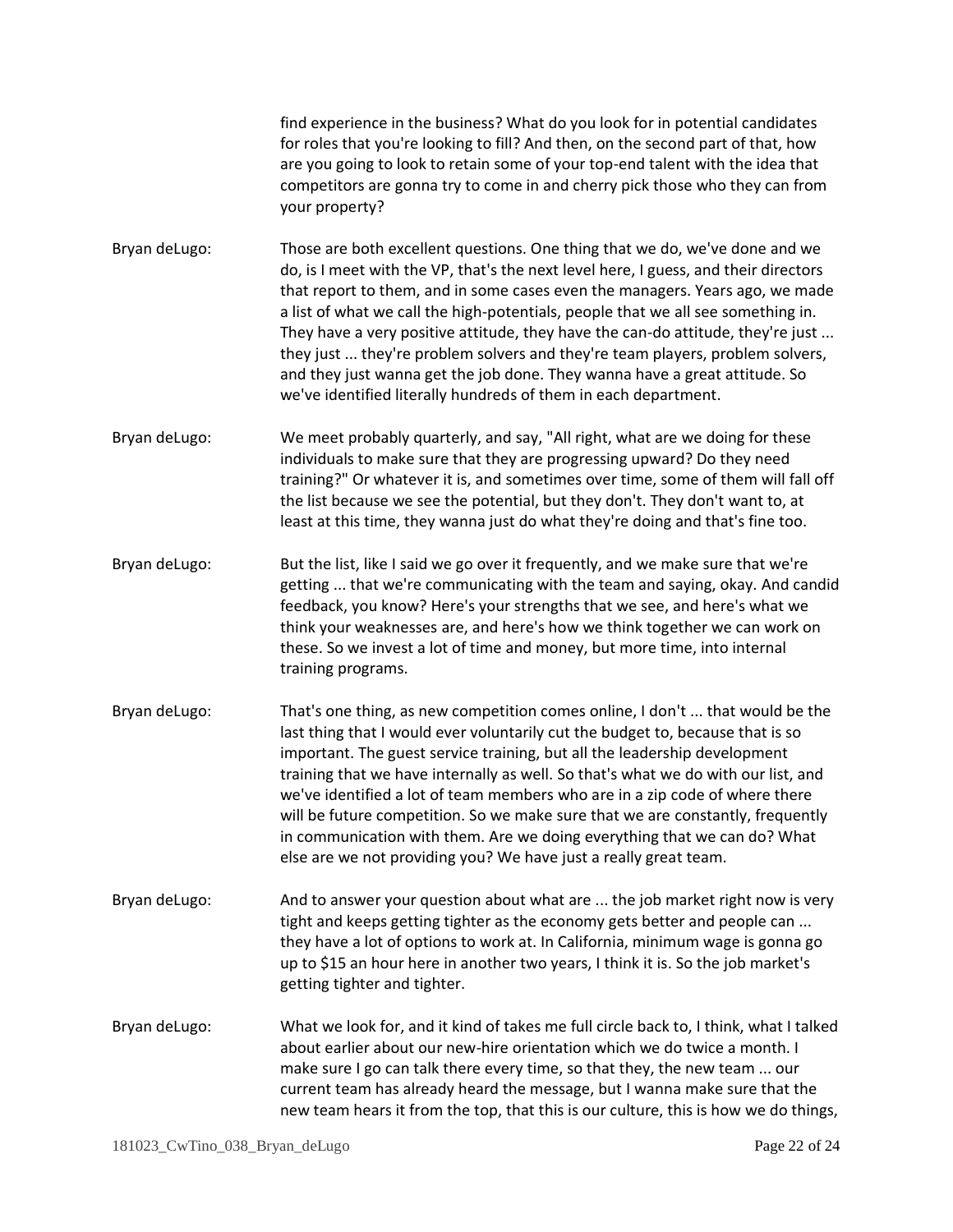and to answer that every question for them. How do you get promoted? Or how do you succeed?

- Bryan deLugo: So I make sure that they know that we have a lot of, again, internal leadership development programs. We offer if you're NIT, we offer all the certifications, and if you're in security, EMT certifications, and those type things to again try to retain good talent. What I look for is number one, is attitude. If somebody has a great attitude, I don't know that you can train that. They have to be conscious of it, and only they can, the employee can change that. But if they come in with a great attitude, we can train almost any skill. The attitude is the most important thing.
- Bryan deLugo: The other thing that I explain to all of the new hires as well, is one thing that we look for to make it to this list, is we look for people who are team players. But when we do incentives in, let's say, food and beverage where, whoever sell the most desserts or this or that or whatever. When we track who did it, who sold the most, we also look to see how they did it. If we have, again, an individual superstar that pushed everybody out of the way to get to the top of the board, but they walked past tables that are not in their section that need drinks refilled or silverware that needed to be taken away, or plates, and they walked right past their coworker's station to make sure they took care of their own customers, those are not gonna be the team members who are gonna be future leaders or promoted.
- Bryan deLugo: It's gonna be the ones who actually look out for their team members, work as a team, and make sure that they all get on the board and that they all succeed. That's what we look for, is that quality of person. There's that old saying, it's not how much money you make, it's how you make your money. So that's very important in our culture here, too, that everyone support each other and they work very hard to make sure that the whole team succeeds and not an individual succeeding.

| Mike:          | Yeah.                                                                                                                                                                                                             |
|----------------|-------------------------------------------------------------------------------------------------------------------------------------------------------------------------------------------------------------------|
| Tino Magnatta: | Great points, great points.                                                                                                                                                                                       |
| Mike:          | Well thank you. Good show. It was a good one, thank you.                                                                                                                                                          |
| Tino Magnatta: | Thank you Mike.                                                                                                                                                                                                   |
| Bryan deLugo:  | Thank you so much.                                                                                                                                                                                                |
| Tino Magnatta: | Bryan, it's been a great show. I really appreciate you coming on. Again<br>congratulations for all your success, but more importantly, congratulations on<br>25 years of successful marriage. That's a milestone. |
| Bryan deLugo:  | Thank you. Thank you so much, Tino. Appreciate it.                                                                                                                                                                |